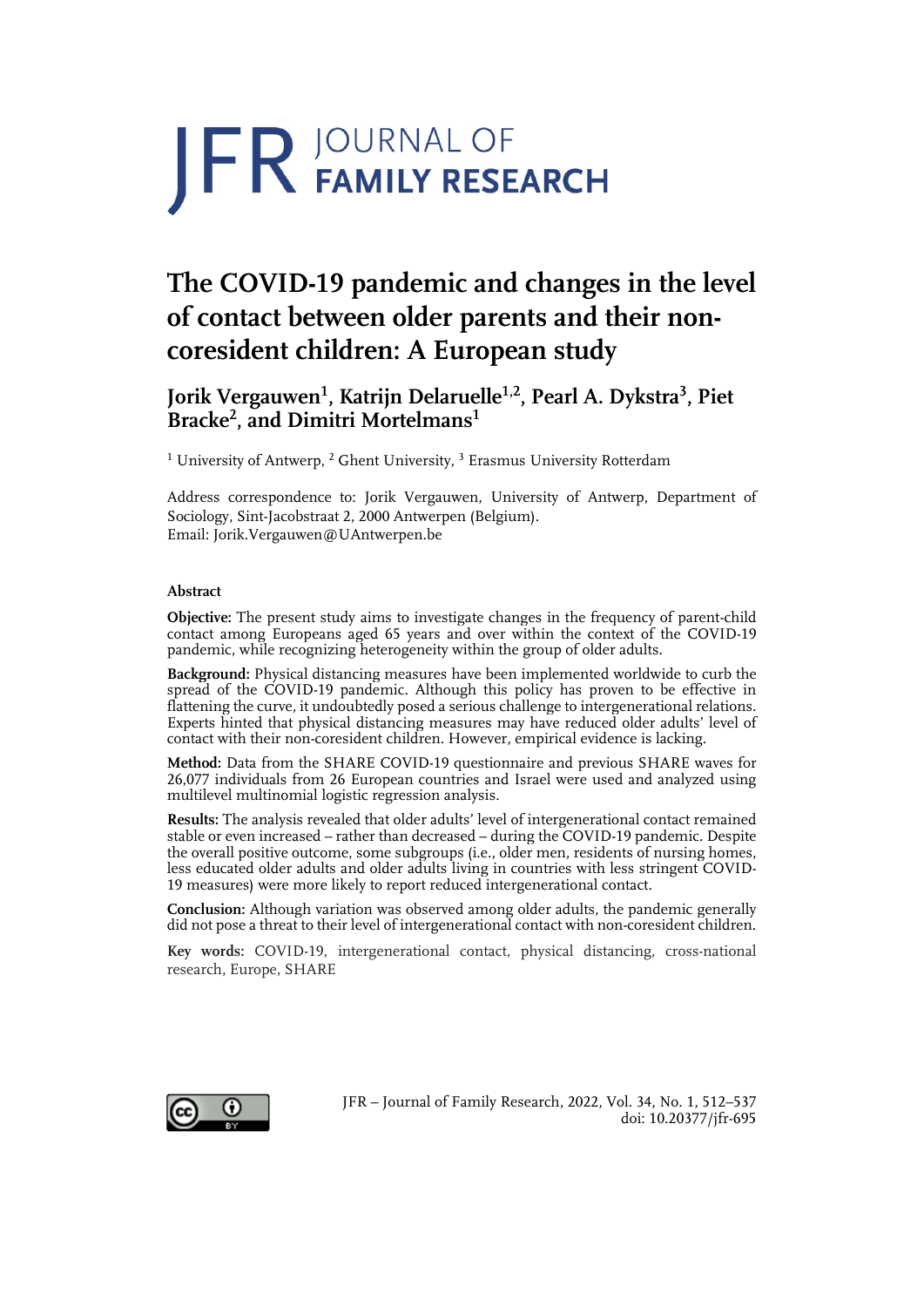#### **1. Introduction**

In order to halt the spread of the COVID-19 virus, national governments worldwide implemented unprecedented measures to reduce in-person interactions (Hale & Webster 2020). While this policy was crucial to both reduce the death toll of the pandemic and avoid the over-burdening of healthcare systems, it may also have had severe drawbacks for adults older than 65 years of age, who in particular were told to shut themselves off from others because of their high risk profile (Settersten et al. 2020; Wortham 2020). To date, an emerging body of research has assessed the negative impact of the pandemic and subsequent restrictions on older adults' mental health (Arpino et al. 2020b; Kim & Jung 2021) and increased loneliness (Stolz, Mayerl, & Freidl 2021; Van Tilburg, et al. 2020), but substantially less attention has been devoted to its repercussions for intergenerational relations. At best, there is some anecdotal evidence that the physical distancing measures undermined older adults' relations with their children.

The present study focuses on changes in one specific aspect of intergenerational relations over the course of the COVID-19 pandemic: contact frequency between older parents (aged 65 years and over) and their non-coresident children. More specifically, it aims to empirically assess differences in older adults' overall level of intergenerational contact (i.e., including all modes of communication, such as in-person contact, telephone calls, text messages, e-mails, video calls, etc.) between pre-COVID-19 times and during the pandemic (that started in early 2020), using longitudinal and nationally representative data for 26 European countries plus Israel (hereinafter referred to as 'European countries'). Prior to the pandemic, studies demonstrated that the majority of older adults in Europe had at least weekly contact with their children living outside the parental home (Cooney & Dykstra 2013; Steinbach et al. 2020), but because of the physical distancing measures that isolated older adults from their children, one could expect that the level of intergenerational interaction has generally decreased during the pandemic. However, this study also develops the alternative hypothesis that, rather than being a threat to parent-child ties, older adults had more frequent contact with their non-coresident children during the pandemic than before, fuelled by a shift towards more non-physical modes of communication (e.g., telephone and video calls, text messages, …) between generations (Arpino et al. 2020a), intensified patterns of instrumental support requiring in-person contact (Gilligan et al. 2020) and concerns over each other's health and wellbeing (Giovanis & Ozdamar 2020).

A further contribution of this study is to identify older adults who were most likely to experience reduced contact frequency. The analysis scrutinizes whether changes in the level of parent-child interaction differ by gender, living arrangements and educational attainment. These factors have been repeatedly related to pre-COVID levels of parent-child contact (Hank 2007; Kalmijn 2006; Shapiro 2003), but little is known about their association with changes in contact frequency within the context of the pandemic. In times of restricted possibilities for in-person contact, older men, divorced parents, and residents of nursing homes, who are generally less embedded in family networks (Bracke, Christiaens & Wauterickx 2008; Settersten et al. 2020), may have been most likely to report a reduction in their level of intergenerational contact. In addition, one might expect that less educated older adults were more at risk too, as this group is more often digitally disadvantaged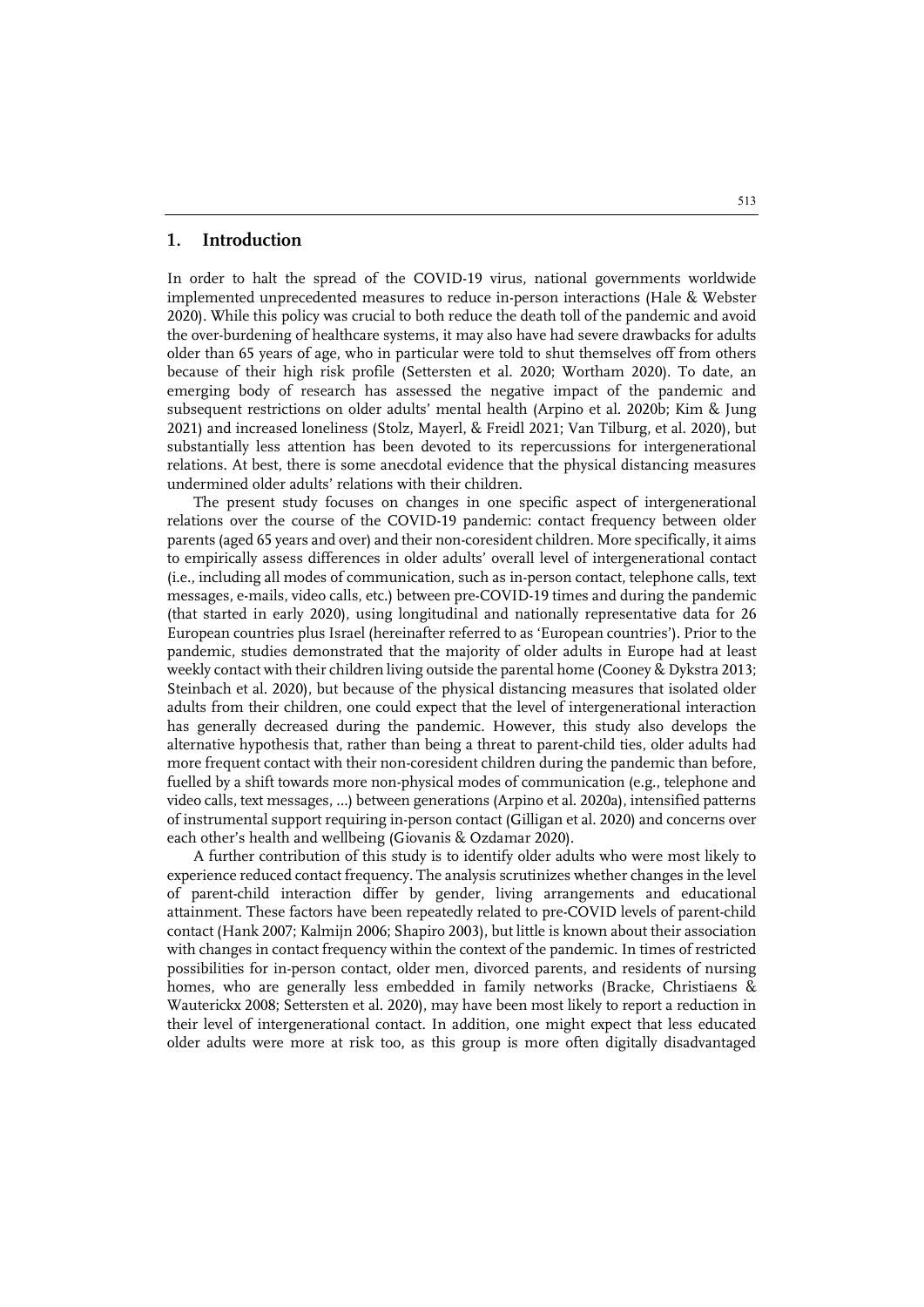(Anderson & Perrin 2017) and consequently may have been less able to maintain contact when physical distancing is required.

Finally, the current study recognizes that European countries responded differently to the outbreak of COVID-19, with some countries having implemented more stringent pandemic policies than others. Drawing on these country differences, this study also investigates cross-national variation in the changed levels of intergenerational contact during the health crisis.

#### **2. Background**

## *2.1 The COVID-19 pandemic and intergenerational contact*

Frequent contact between older parents and their grown-up children is an important component of what has been called 'intergenerational solidarity' (Bengtson & Roberts 1991). It both reflects and fosters cohesion and integration within families, while it also provides opportunities for the exchange of instrumental support (Tosi & Grundy 2019; Ward, Deane, & Spitze 2014). Contact can also be seen as a form of support in itself, because it may meet social or emotional needs (Cooney & Dykstra 2013). In fact, it constitutes an important buffer against later-life loneliness and social isolation, especially for older adults living alone (de Jong Gierveld, Van Tilburg, & Dykstra 2016).

The COVID-19 pandemic has undoubtedly posed a serious challenge to intergenerational interaction. Physical distancing measures to curtail the spread of the virus may have weakened family relations, because they restricted older adults' opportunities to meet their non-coresident children in person. In addition, older adults might have been fearful of seeing their children, given their high risk profile (Settersten et al. 2020) and adult children, in their turn, may also have preferred to minimize physical contact with their older parents to protect them from infection (Gilligan et al. 2020). Also, mandated school and childcare closures meant that adult children experienced increased time demands at home (Del Boca et al. 2020), potentially leaving less time to spend with their older parents. In sum, these observations lead to the hypothesis that *the contact frequency between older adults and their non-coresident children decreased during the COVID-19 pandemic (Hypothesis 1a)*.

However, there are also reasons to expect the opposite pattern, that is, *older adults had more frequent contact with their non-coresident children during the pandemic than before (Hypothesis 1b)*. First, there are some studies showing that, given the need to reduce physical contact to a minimum, older adults looked for alternative ways to connect with relatives. Arpino and colleagues (2020a), for instance, revealed that older adults in France, Italy and Spain increased their use of video calls and instant messages during the crisis to maintain their intergenerational relations at a distance. Moreover, families may have turned to nonphysical modes of communication, not only to compensate for the reduction in physical interactions, but also as a way to cope with their increased feelings of fear, worries and uncertainties (Settersten et al. 2020). For instance, adult children may have worried more about the health of their parents during the pandemic than ever before and, therefore, decided to call them more frequently. Second, in the COVID-19 era, grocery shopping,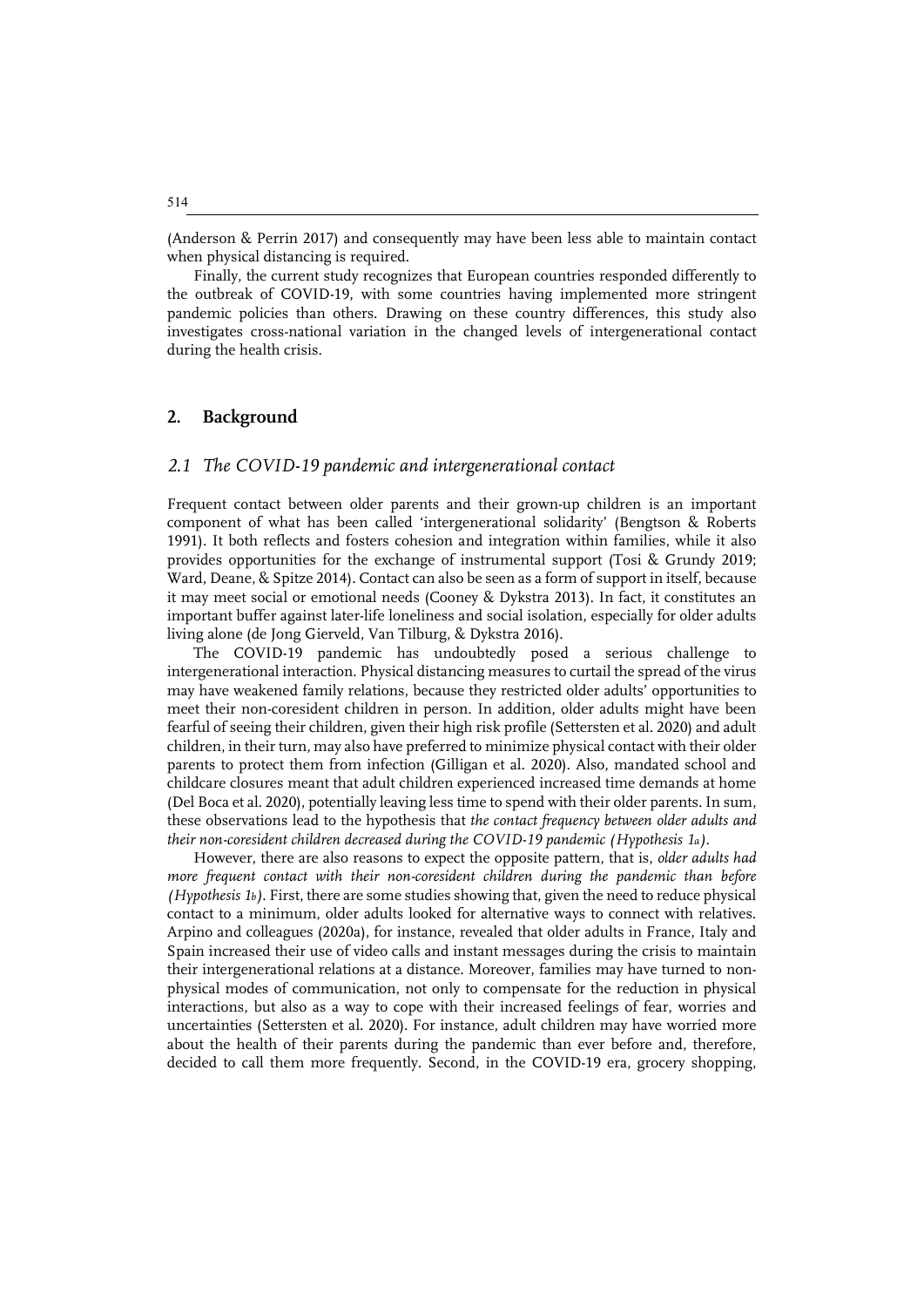accessing healthcare, and receiving home care all posed new risks to older adults' health (Henning-Smith 2020). Consequently, older parents – and the oldest old in particular – likely experienced a greater need to rely on their adult children for instrumental support (Gilligan et al. 2020), which requires in-person contact (Cooley & Dykstra 2013). Furthermore, the COVID-19 pandemic may not only have intensified the flows of support from adult children to their older parents, downward support patterns may have increased too (Gilligan et al. 2020). As a result of the school closures and mandatory teleworking in many countries, a larger number of adult children likely turned to their older parents for looking after their grandchildren, despite the risks that in-person intergenerational contact entails.

#### *2.2 Heterogeneity within the group of older adults*

Although we hypothesize that intergenerational contact could have evolved either way during the COVID-19 pandemic, a scan of the literature suggests that some older adults may have been more likely to experience a reduction, or at least no increase, in their level of intergenerational contact than others. First, the COVID-19 pandemic may have especially posed a threat to older men in maintaining their relations with non-coresident children, as they are not as involved in intergenerational ties (Bracke et al. 2008). Compared to their female counterparts, older men generally provide less emotional and instrumental support to (Hank & Buber 2009; Steinbach 2013), and receive less help from their grown-up children (Brandt, Haberkern, & Szydlik 2009; Vergauwen & Mortelmans 2021). Men are also less likely to use non-physical forms of communication in their contact with offspring (Kimbrough et al. 2013; Quadrello et al. 2005). It is therefore plausible that fathers particularly experienced a reduction in intergenerational contact during the pandemic.

Second, older adults living without a partner may have been more likely to report decreased parent-child contact too. A consistent finding in the literature is that divorced parents generally experience less support exchange with – (Pezzin, Pollak, & Schone 2008; Shapiro 2003) and live further away from their children (Michielin, Mulder, & Zorlu 2008). They also report lower levels of parent-child relationship quality (Kalmijn 2013). In addition, adult children from divorced parents are required to divide their time and efforts between two individual parents, with fathers being more likely to fall short of contact and support as they have been less inclined to invest in their children (Kalmijn 2007; Shapiro 2003). In times of restricted possibilities for interpersonal contact, one could expect that children choose to trim down their contact with one of both divorced parents or, compared to married parents, to partition their scant contact between both parents. This may not hold for widowed parents as adult children tend to be highly responsive to the contact and support needs of widowed parent (Ha 2008; Kalmijn 2007).

Third, some researchers argue that less educated older adults have been less able to understand the complex and rapidly changing information about the virus (Thomeer, Yahirun, & Colón‐López 2020), and consequently have been less likely to adhere to precautionary behaviours, such as physical distancing (Jehn & Zajacova 2020). The implication might be that less educated older adults' level of intergenerational contact hardly changed. Nevertheless, there are good reasons to assume that older adults with lower levels of education were more likely to experience reduced parent-child interactions during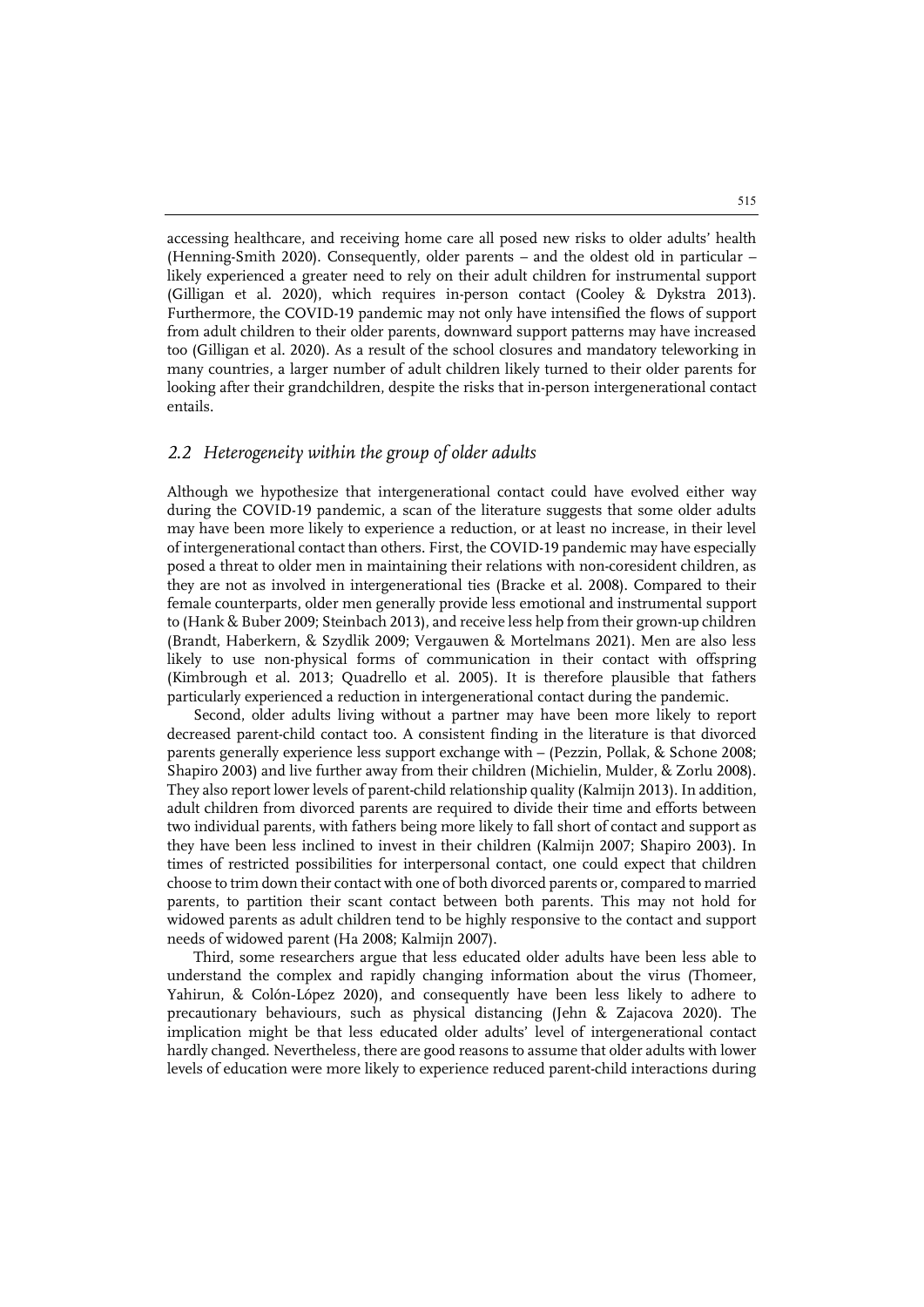the pandemic than their higher-educated counterparts: older adults with lower levels of education are more often digitally disadvantaged (Anderson & Perrin 2017), leading to fewer opportunities to maintain their intergenerational relations at a distance. In addition, they likely faced a greater need to minimize in-person interactions with their non-coresident children, given that underlying health conditions for severe COVID-19 infection – such as diabetes, chronic lung disease, and cardiovascular disease – are more prevalent than among older adults with higher educational degrees (Mikolai, Keenan, & Kulu 2020).

Last, older adults living in nursing homes may have been disproportionally affected. Because of the high COVID-19 death toll in nursing homes (Barnett & Grabowski 2020), almost all European countries implemented policies to restrict visits (Miralles et al. 2021). Countries such as Belgium, France, Germany and the Netherlands imposed a strict 'novisitor' policy since mid-March, forcing nursing homes to close their doors for visits from relatives (Verbeek et al. 2020). As a result, institutionalized older adults – typically belonging to the oldest-old group – did not have the agency to decide for themselves whether maintaining intergenerational support exchanges are worth the risk of potential exposure to COVID-19 (Kemp 2021). One might therefore assume that older adults living in nursing homes were highly likely to experience decreased intergenerational contact, despite the testing of multiple alternatives to stay connected (e.g., window visits, video calls, separate secured meeting places, etc.).

Summing up the arguments developed above, the following hypotheses can be derived:

*Hypothesis 2*: During the COVID-19 pandemic, older men were more likely to experience a reduction, or at least no increase, in their level of intergenerational contact than their female counterparts.

*Hypothesis 3*: During the COVID-19 pandemic, divorced older adults were more likely to experience a reduction, or at least no increase, in their level of intergenerational contact than their married or widowed counterparts.

*Hypothesis 4*: During the COVID-19 pandemic, less educated older adults were more likely to experience a reduction, or at least no increase, in their level of intergenerational contact than their higher-educated counterparts.

*Hypothesis 5*: During the COVID-19 pandemic, institutionalized elderly were especially likely to experience a reduction in their level of intergenerational contact.

#### *2.3 Cross-national differences*

Changes in intergenerational relations within the context of the COVID-19 pandemic may not only relate to individual factors, but are also likely to be intertwined with broader societal factors, such as local policy responses to the pandemic.

Although all European countries implemented a range of measures to curb the spread of infections, there has been substantial variation in the level of stringency (Hale & Webster 2020). While some countries enacted strict suppression methods (e.g., generalized lockdown and mandated school and workplace closures), other countries – such as Sweden – established a milder mitigation approach. Because harsh distancing policies made physical intergenerational interactions (and window visits in the case of institutionalized older adults) almost impossible, we assume that *older adults living in countries with more stringent measures were more likely to experience a reduction, or at least no increase, in their level*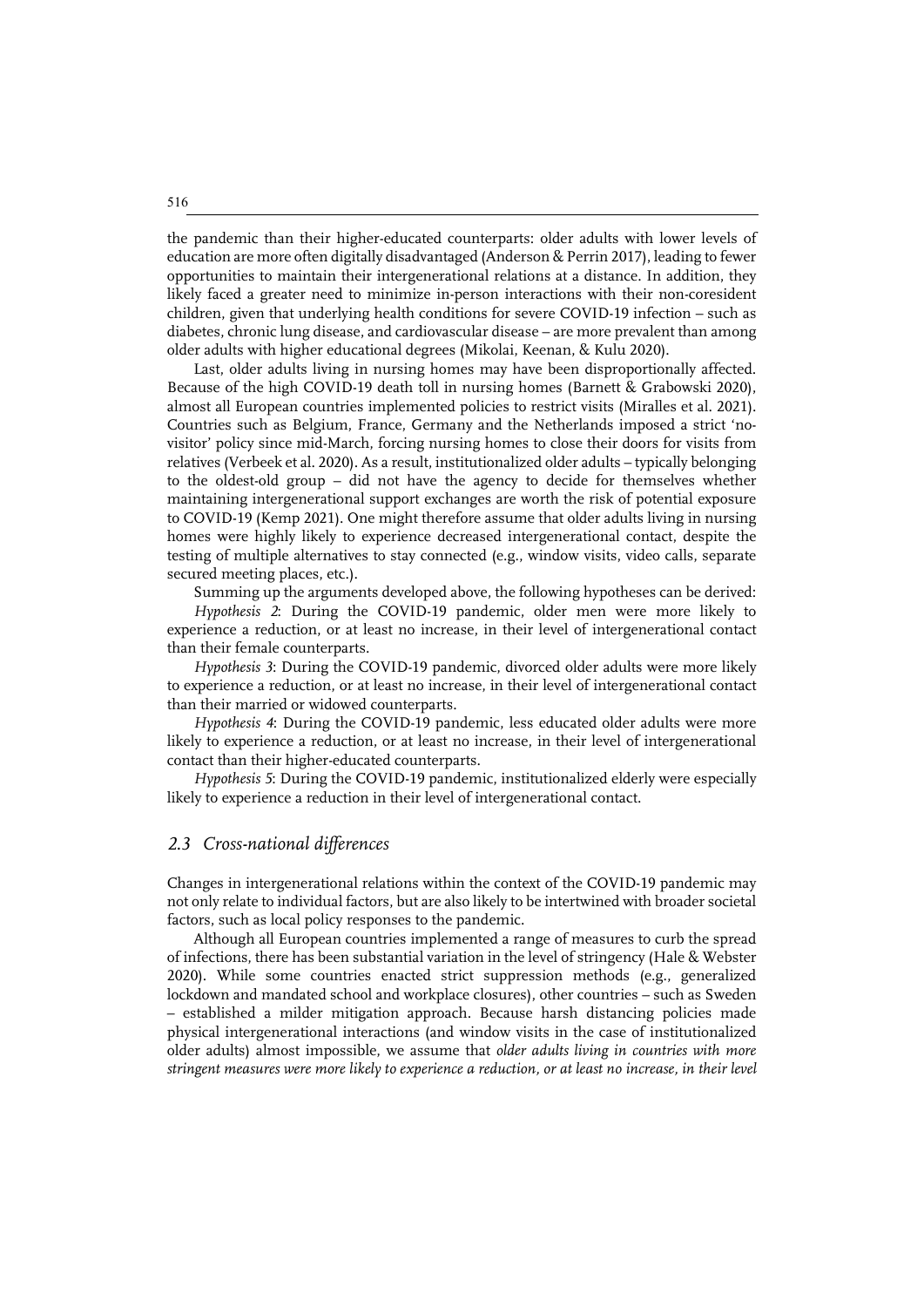*of intergenerational contact during the COVID-19 pandemic than those living in countries with less restrictive measures (Hypothesis 6)*.

#### **3. Methods**

j

#### *3.1 Data and sample*

To test our research hypotheses, we use data from the Survey of Health, Ageing and Retirement in Europe (SHARE) (Börsch-Supan et al. 2013). SHARE is a multidisciplinary and cross-national panel survey covering 28 European countries and Israel. The targeted sample involves respondents aged 50 and older (together with their cohabiting partners), yielding representative and internationally comparable micro-data for various fields of research. In response to the COVID-19 crisis of 2020, SHARE changed its data collection mode to interviewing longitudinal respondents by telephone, using a harmonized COVID-[1](#page-5-0)9-tailored questionnaire for 27 countries (Scherpenzeel et al. 2020)<sup>1</sup>. This add-on COVID-19 fieldwork provides data for 52,310 longitudinal respondents (collected between early June and late July 2020) (Börsch-Supan 2020c). The specific questionnaire pertains to different life domains and includes questions referring to the period since the virus outbreak, allowing an in-depth examination on how older Europeans coped with the first impact of the pandemic.

The present analysis requires parent-child contact information recorded in both the COVID-19 interviews and the last regular SHARE interviews before this occasion. Given the particular focus of the COVID-19 questionnaire on potential infections and changes in life during the lockdown, the study also leans on the previous interviews to factor in respondents' socio-demographics, health status and children. As a result, 3963 newlysampled respondents – who did not participate in any regular SHARE wave – were omitted from the sample. Moreover, to avoid the use of outdated longitudinal information, the selection of the last available regular interview was limited to SHARE waves 8 (2019-2020), 7 (2017) and 6 (2015) (Börsch-Supan 2020a, 2020b, 2020d), resulting in an additional exclusion of 1509 respondents with an earlier preceding interview (between 2004 and 2011). From the remaining sample of 46,838 observations, only parents with at least one child living no longer at home were extracted, given that restrictions on in-person contact primarily targeted between-household interactions (Arpino et al. 2020b). This led to the reduced number of 37,916 respondents. The final preparatory step was to select all respondents aged 65 and older as this group appeared most vulnerable to severe health complications as a consequence of a COVID-19 infection (Wortham 2020; Yanez et al. 2020). This translated into a subsample of 28,464 respondents clustered in 20,820 partnerships. The final selected sample includes 26,077 complete cases (91.6%). 8.4% of all observations showed a missing value on at least one variable of the analysis.

<span id="page-5-0"></span><sup>1</sup> Although Austria and Ireland previously participated in SHARE, those countries were not involved in the COVID-19 data collection.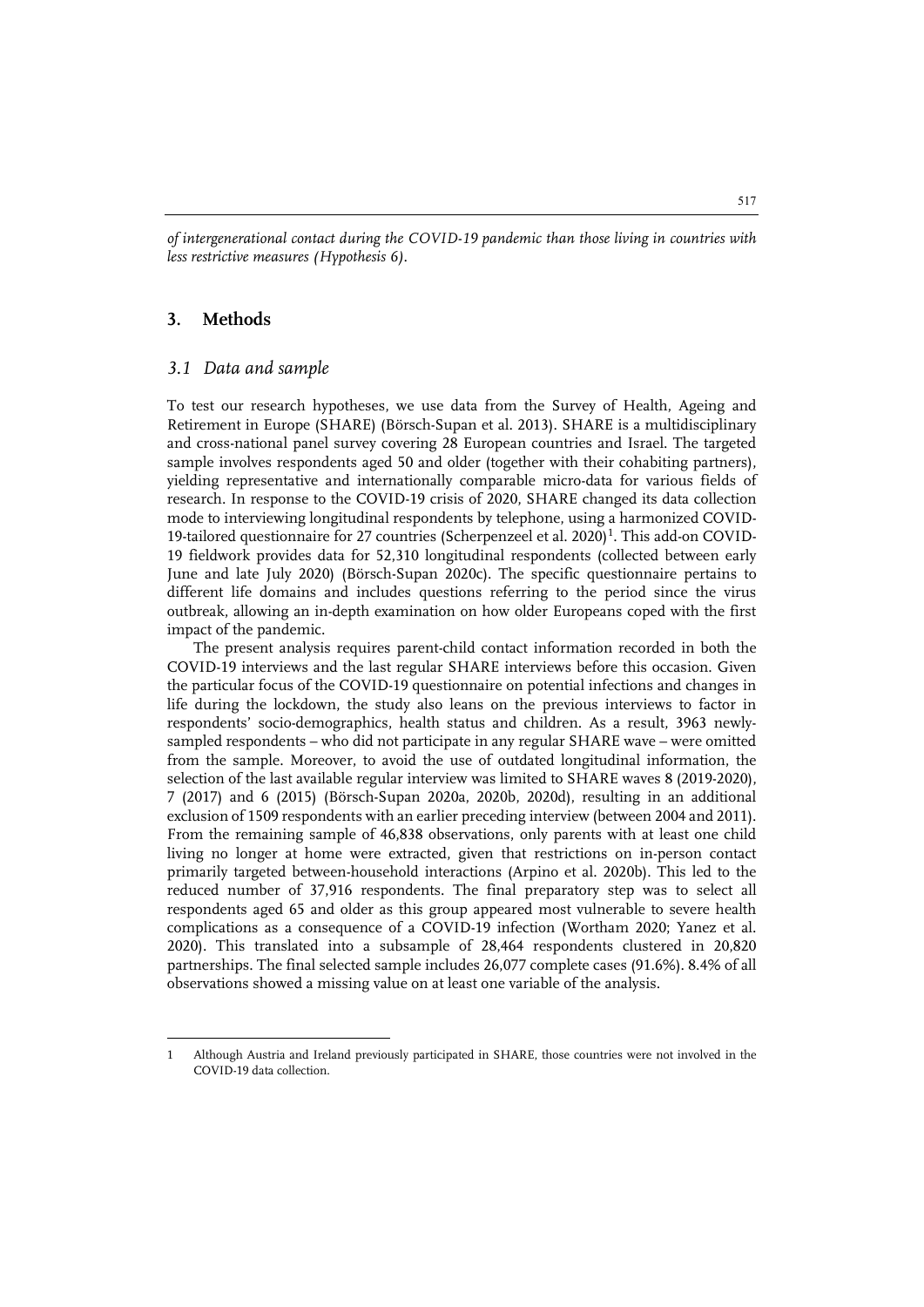#### *3.2 Measures*

#### 3.2.1 Dependent variable

To examine how intergenerational contact has changed within the context of the COVID-19 crisis in Europe, the outcome variable of this study compares older adults' level of parentchild contact before the pandemic to their level of parent-child contact during the first months of the outbreak in 2020. The pre-COVID-19 measurement stems from the child questionnaire module of a regular SHARE interview. In this module, the respondent indicated how often there was contact during the year preceding the interview for each child separately, either in person or by electronic means. Response categories included: "daily", "several times a week", "about once a week", "about every two weeks", "about once a month", "less than once a month" and "never". In the COVID-19 questionnaire, however, the frequency of intergenerational contact was assessed differently. Respondents were asked: (i) "Since the outbreak of Corona, how often did you have personal contact, that is, face to face, with your own children from outside your home?" and (ii) "Since the outbreak of Corona, how often did you have contact by phone, email or any other electronic means with your own children from outside your home?" Respondents could answer: "daily", "several times a week", "about once a week", "less often", "never". The pre-COVID-19 and COVID-19 questions on intergenerational contact differ from each other in two important ways, requiring us to make adjustments to warrant comparability. First, the COVID-19 questionnaire contains separate measures for the frequency of in-person contact and contact by electronic means, whereas pre-COVID-19 interviews did not make this distinction. We therefore selected the most frequently used mode of contact in the COVID-19 questionnaire to achieve comparability. Second, unlike the pre-COVID-19 interviews, the COVID-19 survey includes a crude assessment of parent-child contact by considering the frequency of all non-coresident children together. To address this difference in question wording, we examined the validity of using either the average level of contact across all noncoresident children or the level of contact for the non-coresident child with whom they most frequently interacted as the pre-COVID-19 measure. Based on additional testing, we decided to use the former<sup>[2](#page-6-0)</sup>. These adjustments yielded two comparable variables measuring the level of intergenerational contact pre- and during COVID-19, with response values ranging from "never" to "daily".

Changes in the frequency of parent-child interactions were assessed by subtracting the pre-COVID-19 score from the COVID-19 score. These scores were then categorized into three groups: i) no change ('zero' score; ref. category), ii) a decrease (negative score), iii) an increase (positive score) in the level of intergenerational contact.

 $\ddot{ }$ 

<span id="page-6-0"></span><sup>2</sup> Analysis shows that pre-COVID-19 average and most frequent contact are oppositely related to the number of non-coresident children. A higher number of children leads to a lower average, while the highest contact frequency increases with more children. Considering that the number of non-coresident children also relates negatively to the COVID-19 frequency of contact with all children, we concluded that the COVID-19 variable resembles the average pre-COVID-19 the closest.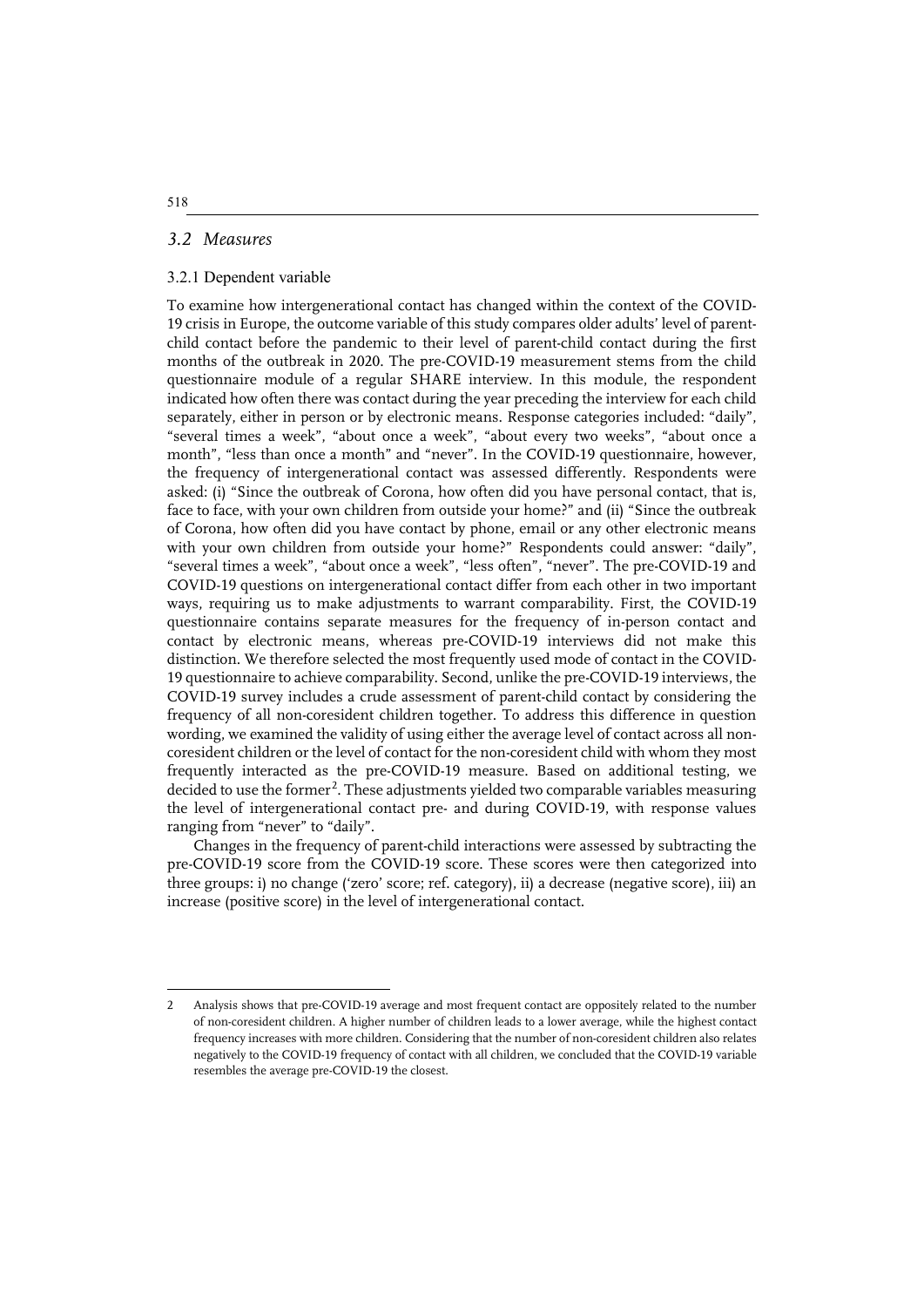#### 3.2.2 Independent variable

The analysis includes independent variables at three levels: i) individual, ii) household, and iii) country to uncover the correlates of changing intergenerational contact during the European COVID-19 crisis.

#### Individual and household level

*Gender* reflects whether respondents are male or female (ref. category). *Living arrangement* depicts the household composition of the respondent, indicating if a respondent i) lives together with a partner (ref. category), ii) lives alone as a widowed person, iii) lives alone as a divorced person, iv) lives alone but is not divorced or widowed (e.g. never married) or v) lives together with additional household members (e.g. children or other relatives), either as a single or with a partner. Furthermore, a dichotomy expresses whether the respondent lives in a *nursing home* or a residential care facility (no = ref. category). The *level of education* is assessed as a recode of the ISCED 1997 classification: low, middle and high educational attainment (ref. category).

The analyses control for well-known correlates of intergenerational contact at the individual and household level. First, as did previous research (Knoester, Petts, & Eggebeen 2007; Kroska & Elman 2009), we include a measure of *baseline contact frequency* to account for potential floor and ceiling effects, as well as to correct for confounding effects of initial contact frequency on the association between the key independent variables and changes in parent-child interactions (Allison 1990; Dalecki & Willits 1991). It is measured continuously (as days of contact in a year), by taking the average contact frequency across all noncoresident children in the pre-COVID-19 questionnaires. Second, given that intergenerational care is closely related to the frequency of parent-child contact (Kalmijn & Dykstra 2006), we control for the respondents' age, physical limitations and changes in health since the virus outbreak. *Age* is categorized as follows: aged i) 65-74 (ref. category), ii) 75-84, and iii) 85 or older. Health is measured by the pre-COVID-19 *number of limitations with instrumental activities of daily living* (e.g., difficulties with eating, getting out of bed, shopping) (iADL) on the one hand and *subjective health changes since the virus outbreak* (i.e. health is improved = ref. category, worsened or about the same) on the other. Third, we take into consideration that older adults' housing situation might have had an impact on how the COVID-19 context has affected intergenerational interactions. As the oldest age categories are more likely to live in smaller dwellings (Abramsson & Andersson 2016), they may have had less opportunities for facilitating face-to-face intergenerational contact in accordance with physical distancing requirements (e.g., meeting in the garden). *Dwelling type* is introduced as a categorical variable that identifies the housing situation of the respondent, comprising of three categories: i) a free standing house (ref. category), ii) a row or double house, and iii) a multiple-dwelling building. Finally, child characteristics are included in the models as previous research has shown that older adults generally have more frequent contact with their daughters than sons (Fingerman, Huo, & Birditt 2020) and that parents living close to their children see their children more often than parents living further away (Hank 2007). Also, there is empirical evidence showing that the frequency of intergenerational contact depends on the number of children the parent has (Van der Pas, Van Tilburg, & Knipscheer 2007). Although the total amount of intergenerational contact is likely to increase with the number of children, it is plausible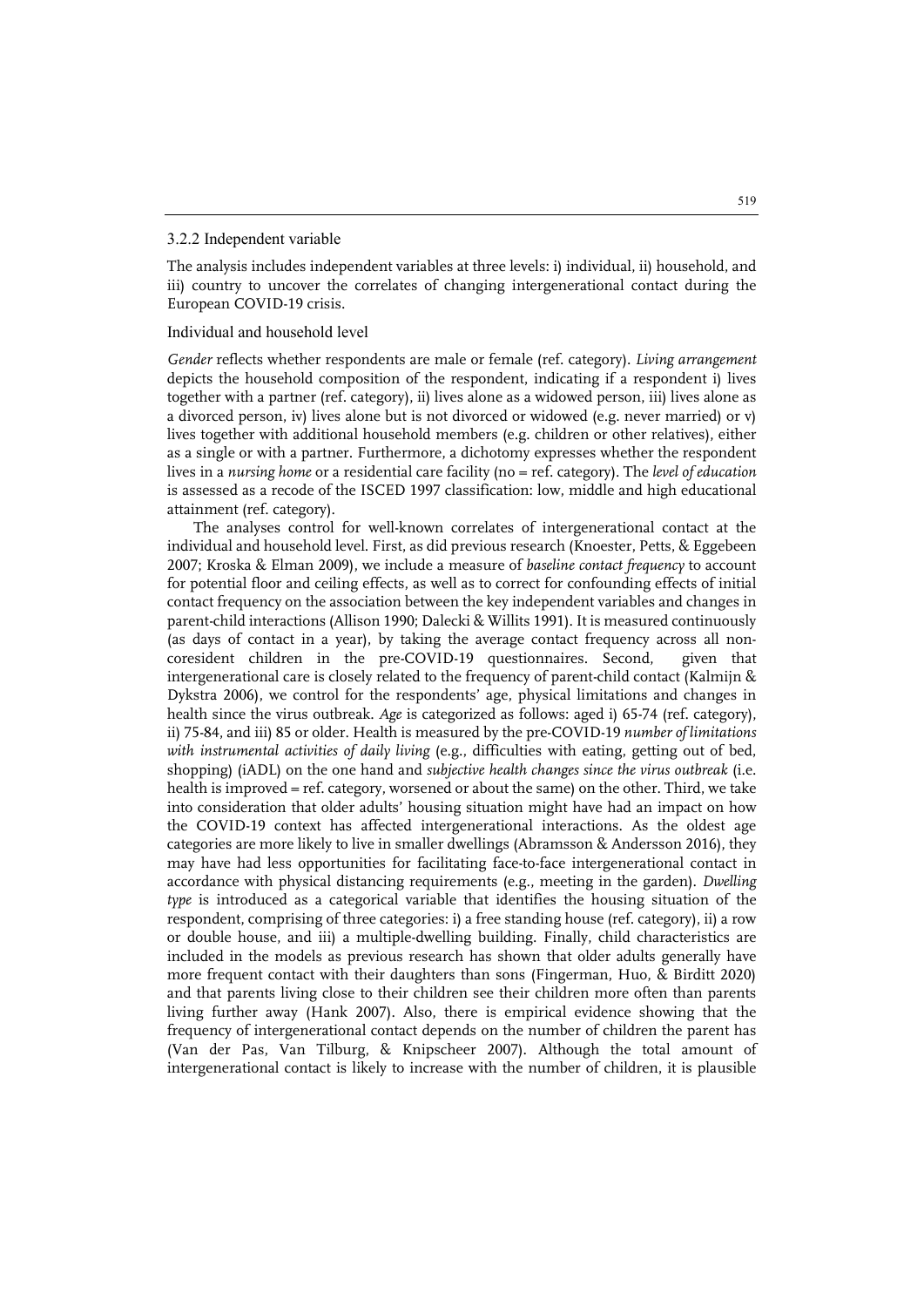that parents interact less frequently with each of them. The *gender composition of the set of children* is measured as a dummy variable indicating whether a respondent has at least one daughter or not (ref. category). *Parent-child proximity* takes the mean of the geographic parent-child distances for all individual non-coresident children and, hence, expresses how far the group of elsewhere-living children resides on average as a continuous measure<sup>3</sup>. The *number of children* is a continuous variable that reflects the total number, considering both coresident and non-coresident children.

#### Country level

The first variable to explain country variation is *the country's stringency index*, capturing the strictness of the policies that confined people's behavior during the first months of the COVID-19 crisis in Europe (Hale & Webster 2020). This indicator quantifies governments' immediate policy measures to reduce in-person interactions, taking multiple targeted domains into account (e.g. school and workplace closings, stay-at-home requirements, etc.), with higher scores referring to more restrictive measures. The stringency index provides time-series data with detailed day-by-day policy scores for all 27 countries in the year 2020. To select a comparable and representative measure of the stringency index for all countries, the scores were averaged from the day a country registered 10 confirmed infections or more (varying between the  $2<sup>nd</sup>$  of February and  $15<sup>th</sup>$  of March 2020 among all countries) until the start of the COVID-19 fieldwork ( $1<sup>st</sup>$  of June). Robustness checks showed that measures using the maximum or median scores (rather than the means) for this period yield comparable results for the analysis[4](#page-8-1). The models are controlled for the *maximum excess mortality* since the COVID-19 outbreak, as the population's contact patterns may have been influenced by the severity of the health crisis (or vice versa). This country factor is introduced as a harmonized measure of the severity of the health crisis prior to the interview period in a given country, considering that the COVID-19 pandemic induced excess mortality in many countries in spring 2020 (Kontis et al. 2020). For each country the maximum percentage of the excess mortality for the 2020 months of March, April and May was selected (Central Bureau of Statistics Israel 2021; Eurostat 2021).

# *3.3 Statistical analysis*

j

The multilevel structure nests 26,077 respondents (level 1) in 19,205 partnerships (level 2), living in 27 countries (level 3). In this manner, we take into account the clustering of respondents in partnerships, as well as the shared national context of respondents from the same country. The main analysis uses multinomial logistic regressions to accommodate our categorical outcome and consists of five models. The null model only includes the intercept and allows us to assess the changes in the level of intergenerational contact during the COVID-19 pandemic *(Hypothesis 1)*. Model 1 includes the key correlates relating to *Hypothesis 2 to 5*. Individual- and household level control variables are added in Model 2 and

520

<span id="page-8-0"></span><sup>3</sup> The geographic distance categories are replaced by interval means: "less than 1km away": 0.5, "1-5km away": 3, "5-25km away": 15, "25-100km away": 62.5, "100-500km away": 300 and "500+ km away": 750.

<span id="page-8-1"></span>The alternative measures of maximum and median stringency correlate 0.78 and 0.86 with the average respectively.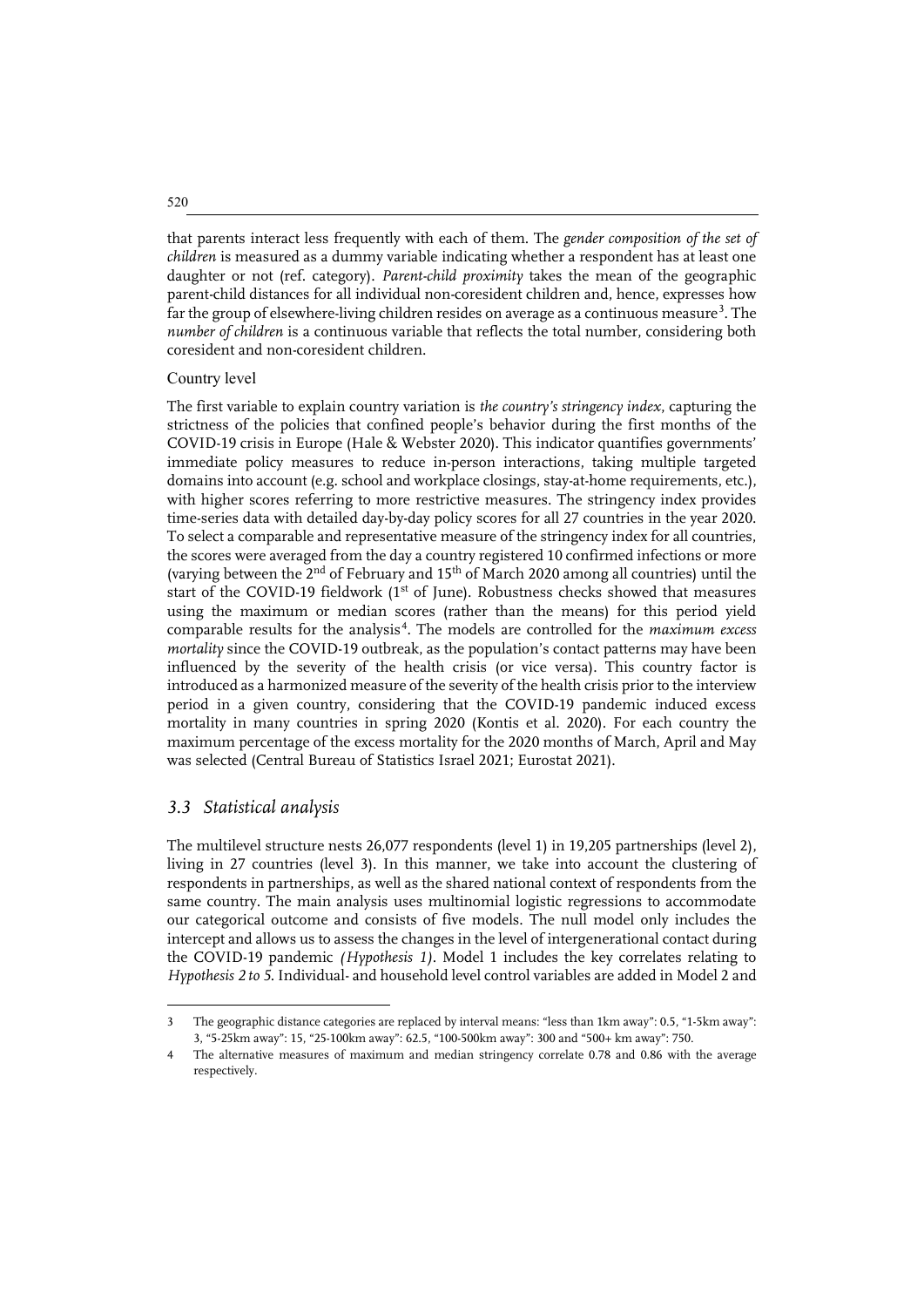Model 3, respectively. Model 4 introduces the country level variables to test *Hypothesis 6*. Note that all models are controlled for baseline contact frequency and assessed using the Markov Chain Monte Carlo (MCMC) estimation procedure to ensure model convergence.

In addition to the main analysis, we estimate a set of multilevel binary logistic regression models (Models 4b) that examine differences between maintaining high/low levels of intergenerational contact and substantial changes during the COVID-19 pandemic (from high to low contact frequency, or vice versa). A high contact frequency reflects an average between once a week and daily, whereas a low contact frequency is a recode of an average of less than weekly and never<sup>[5](#page-9-0)</sup>. Given the implementation of policy measures that abruptly discouraged or even prevented in-person contact, it is deemed insightful to test such considerable jumps in contact levels as a robustness check. Moreover, this set of models allows us, to a certain extent, to account once more for potential floor and ceiling effects, as changes in contact frequency are measured conditionally on pre-COVID-19 levels of intergenerational contact.

#### **4. Results**

j

#### *4.1 Descriptive results*

The descriptive characteristics of the sample are presented in Table 1. It reveals that, in general, 51.6% of the respondents increased their intergenerational contact, as compared to 11.7% of the respondents who had less frequent contact with their non-coresident children during the pandemic than before. Another 36.8% of the respondents did not experience any change in their level of parent-child contact after the COVID-19 outbreak. Furthermore, when contact change is measured conditionally on the level of contact pre-COVID-19, the descriptive statistics show that 82.5% of the older adults who had less than weekly contact with their non-coresident children before the outbreak of the pandemic, reported an increase to having at least weekly contact.

Table 2 presents an overview of the country-level characteristics. The countries are ranked by the proportion of respondents who experienced a reduction in their level of intergenerational contact. We observe more older adults with increased levels of parentchild interactions than decreased levels in all countries. The proportions for reduced contact frequency are largest in Cyprus (19.7%), Romania (16.5%) and Lithuania and Poland (15.4%), while smallest in France (6.9%), Switzerland (8%) and Slovakia and Sweden (8.9%).

<span id="page-9-0"></span><sup>5 &</sup>quot;once a week" is used as cut-off value, as studies prior to the pandemic have shown that the majority of older adults see their children weekly or more. The SHARE data supports this observation: a substantial number of older adults had at least weekly contact with their non-coresident children before (88.6%) and during COVID-19 (94.3%).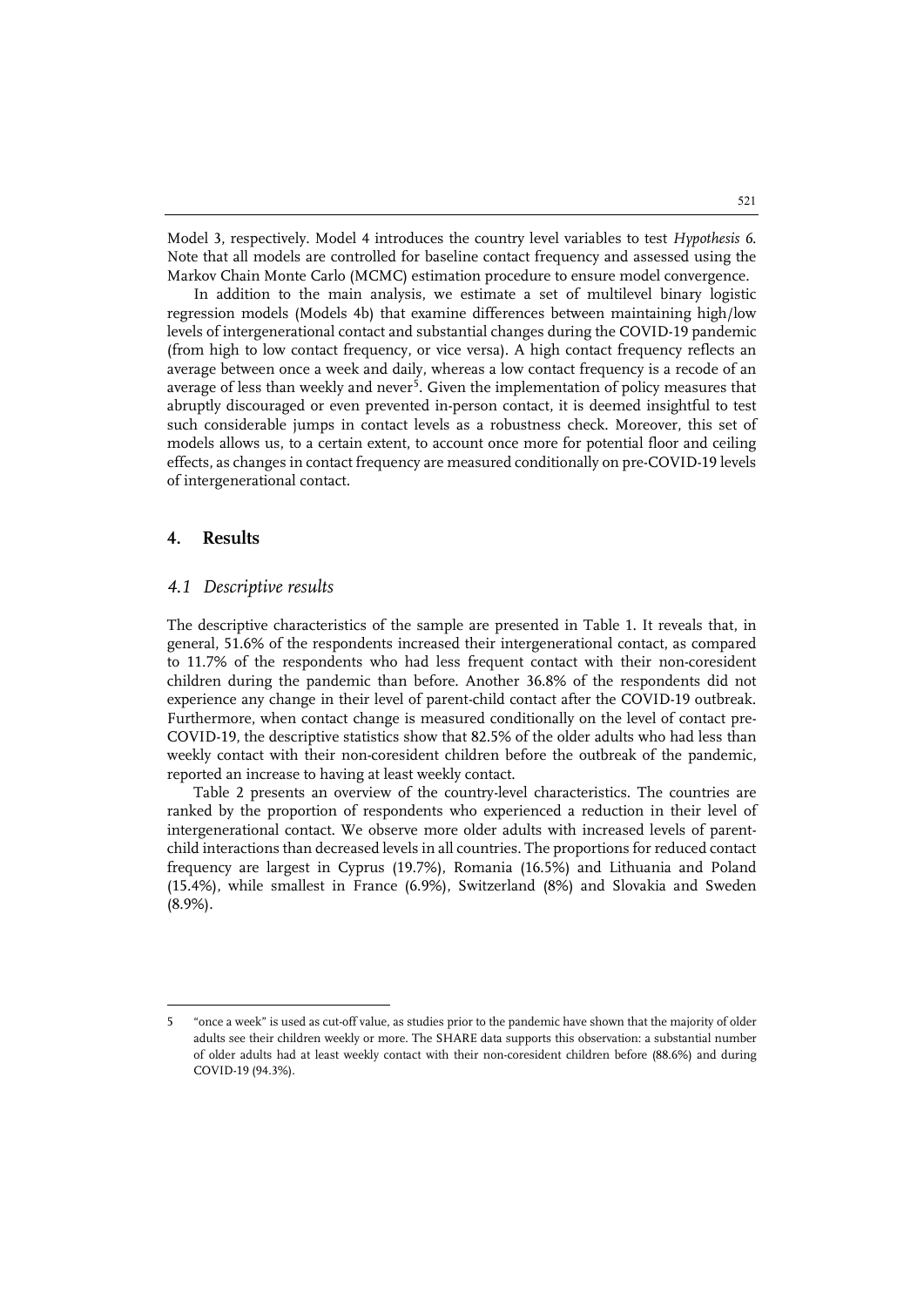|                                      | Table 1: Descriptive statistics of variables for selected sample of parents (aged 65 or older) |
|--------------------------------------|------------------------------------------------------------------------------------------------|
| with at least 1 non-coresident child |                                                                                                |

| <b>Variables</b>                                                 | Range      | $\%$ | Mean (S.D.)   |
|------------------------------------------------------------------|------------|------|---------------|
| Outcome variables                                                |            |      |               |
| Stable parent-child contact <sup>1a</sup>                        | $0 - 1$    | 36.8 |               |
| Decreasing                                                       | $0 - 1$    | 11.7 |               |
| Increasing                                                       | $0 - 1$    | 51.6 |               |
| Contact changes from at least weekly to less often <sup>1b</sup> | $0-1$      | 3.7  |               |
| From less often than weekly to at least weekly                   | $0-1$      | 82.5 |               |
| Characteristics of respondents                                   |            |      |               |
| Male                                                             | $0 - 1$    | 42.8 |               |
| Age 65-74                                                        | $0-1$      | 53.5 |               |
| 75-84                                                            | $0-1$      | 35.2 |               |
| $85+$                                                            | $0-1$      | 11.3 |               |
| Living with partner only                                         | $0-1$      | 58.3 |               |
| alone widowed                                                    | $0-1$      | 17.9 |               |
| alone divorced                                                   | $0-1$      | 5.7  |               |
| alone other                                                      | $0-1$      | 3.8  |               |
| with other household members                                     | $0-1$      | 14.3 |               |
| Living in a nursing home                                         | $0-1$      | 1.1  |               |
| Low educational attainment                                       | $0-1$      | 39.6 |               |
| Middle                                                           | $0-1$      | 38.3 |               |
| High                                                             | $0 - 1$    | 22.1 |               |
| Number limitations with instrumental ADL                         | $0 - 15$   |      | 0.9(2.4)      |
| About the same health since outbreak <sup>1</sup>                | $0-1$      | 87.4 |               |
| Improved since outbreak <sup>1</sup>                             | $0-1$      | 2.9  |               |
| Worsened since outbreak <sup>1</sup>                             | $0 - 1$    | 9.7  |               |
| Residing in a free standing house                                | $0-1$      | 54.5 |               |
| In a row house                                                   | $0-1$      | 11.0 |               |
| In a multiple-dwelling building                                  | $0-1$      | 34.5 |               |
| Characteristics of children                                      |            |      |               |
| Baseline parent-child contact freq. (number days)                | 0-365      |      | 163.7 (124.2) |
| Total number of children                                         | $1 - 16$   |      | 2.5(1.2)      |
| Average parent-child geographic distance (per 10km)              | $0.1 - 75$ |      | 12.7 (18.8)   |
| At least one daughter (no daughter(s) ref.)                      | $0-1$      | 72.4 |               |
| Country characteristics                                          |            |      |               |
| Average stringency policy                                        | 50-85      |      | 67.1(8.2)     |
| Maximum excess mortality since outbreak                          | $-2 - 79$  |      | 21.7 (24.4)   |

*Notes:* Descriptive information for 26,077 complete observations included in the multivariate analysis, clustered in 19,205 partnerships (some variables are measured at the household level).  $^1$  Variable entirely or partly measured during SHARE add-on COVID-19-questionnaire. <sup>a</sup> Used as outcome variable in Model 0 to 4. <sup>b</sup> Used as outcome variable in Models 4b.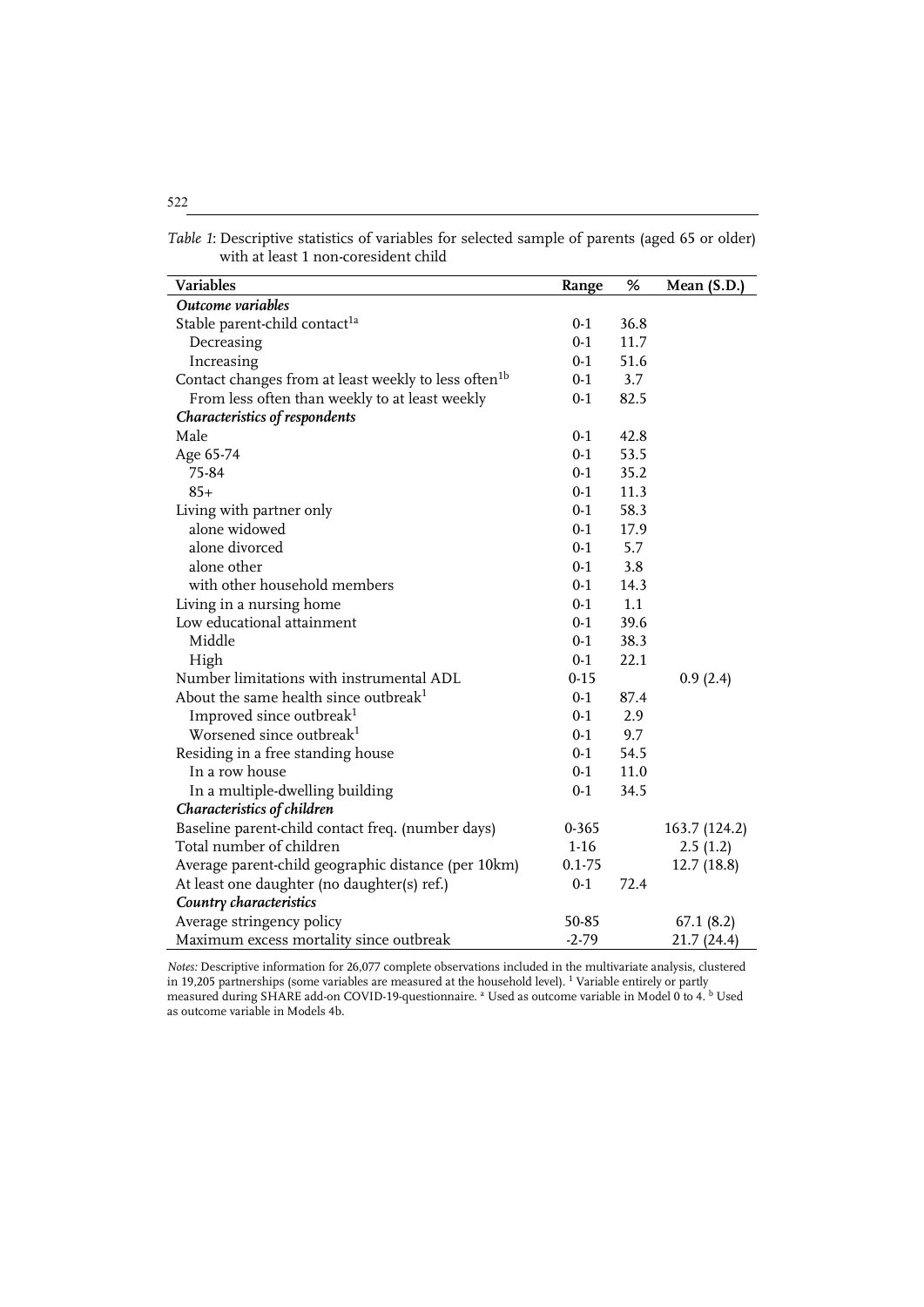| Country            | Share of<br>sample (%) |               | (Changes in) parent-<br>child contact (%) |            | Average<br>stringency<br>policy<br>(index 100) | Max.<br>excess<br>mortality<br>(%) |
|--------------------|------------------------|---------------|-------------------------------------------|------------|------------------------------------------------|------------------------------------|
|                    |                        | <b>Stable</b> |                                           | $\uparrow$ |                                                |                                    |
| France             | 4.9                    | 30.5          | 6.9                                       | 62.7       | 65.3                                           | 36.4                               |
| Switzerland        | 4.3                    | 30.9          | 8.0                                       | 61.1       | 60.7                                           | 24.9                               |
| Slovakia           | 1.2                    | 21.4          | 8.9                                       | 69.7       | 73.6                                           | 2.0                                |
| Sweden             | 3.8                    | 32.4          | 8.9                                       | 58.7       | 51.1                                           | 38.4                               |
| Malta              | 1.2                    | 39.2          | 9.0                                       | 51.9       | 81.8                                           | 16.7                               |
| Israel             | 3.0                    | 47.2          | 9.0                                       | 43.8       | 75.5                                           | 7.5                                |
| Denmark            | 4.4                    | 35.3          | 9.5                                       | 55.3       | 63.8                                           | 6.4                                |
| Germany            | 5.6                    | 33.1          | 9.5                                       | 57.4       | 50.7                                           | 9.0                                |
| Spain              | 4.4                    | 45.4          | 11.0                                      | 43.6       | 69.2                                           | 78.9                               |
| Italy              | 6.9                    | 48.4          | 11.5                                      | 40.2       | 79.2                                           | 48.9                               |
| Greece             | 6.8                    | 46.2          | 11.5                                      | 42.3       | 72.0                                           | 7.6                                |
| The Czech Republic | 6.9                    | 32.8          | 11.6                                      | 55.6       | 62.0                                           | 2.8                                |
| Latvia             | 1.2                    | 31.0          | 11.6                                      | 57.4       | 64.3                                           | 2.5                                |
| The Netherlands    | 1.2                    | 34.8          | 11.8                                      | 53.4       | 65.2                                           | 53.6                               |
| Belgium            | 7.7                    | 33.3          | 12.0                                      | 54.7       | 70.2                                           | 72.8                               |
| Croatia            | 3.0                    | 38.8          | 12.0                                      | 49.2       | 74.6                                           | 2.2                                |
| Finland            | 2.2                    | 33.4          | 12.2                                      | 54.5       | 56.5                                           | 8.1                                |
| Bulgaria           | 1.4                    | 29.2          | 12.5                                      | 58.3       | 66.8                                           | $-2.2$                             |
| Estonia            | 9.2                    | 31.4          | 12.8                                      | 55.8       | 60.1                                           | 6.4                                |
| Hungary            | 1.2                    | 34.5          | 13.7                                      | 51.8       | 70.4                                           | 1.0                                |
| Luxembourg         | 1.6                    | 36.4          | 14.4                                      | 49.3       | 68.2                                           | 18.9                               |
| Slovenia           | 6.6                    | 39.1          | 14.9                                      | 46.0       | 68.4                                           | 5.3                                |
| Portugal           | 2.1                    | 45.7          | 15.0                                      | 39.3       | 71.6                                           | 15.6                               |
| Lithuania          | $2.2\,$                | 35.7          | 15.4                                      | 49.0       | 78.1                                           | 5.5                                |
| Poland             | 4.1                    | 33.1          | 15.4                                      | 51.5       | 73.2                                           | 4.2                                |
| Romania            | 2.0                    | 39.0          | 16.5                                      | 44.5       | 77.7                                           | 2.0                                |
| Cyprus             | 1.0                    | 44.0          | 19.7                                      | 36.3       | 85.0                                           | 22.5                               |

*Table 2:* Aggregate characteristics of selected countries in the sample

*Notes:* Presents country and parent-child contact proportions for 26,077 complete observations included in the multivariate analysis.

# *4.2 Multivariate results*

Table 3 presents the results of the multivariate analysis, with 'unchanged frequency of intergenerational contact' as the reference category of the outcome variable. The null model estimates the variation in the outcome variable at the individual, the household and the country level. It confirms that, taking into account variation between countries, older adults were most likely to report increased levels of parent-child contact. Model 1 includes the independent variables of interest and adjusts for baseline contact frequency, the latter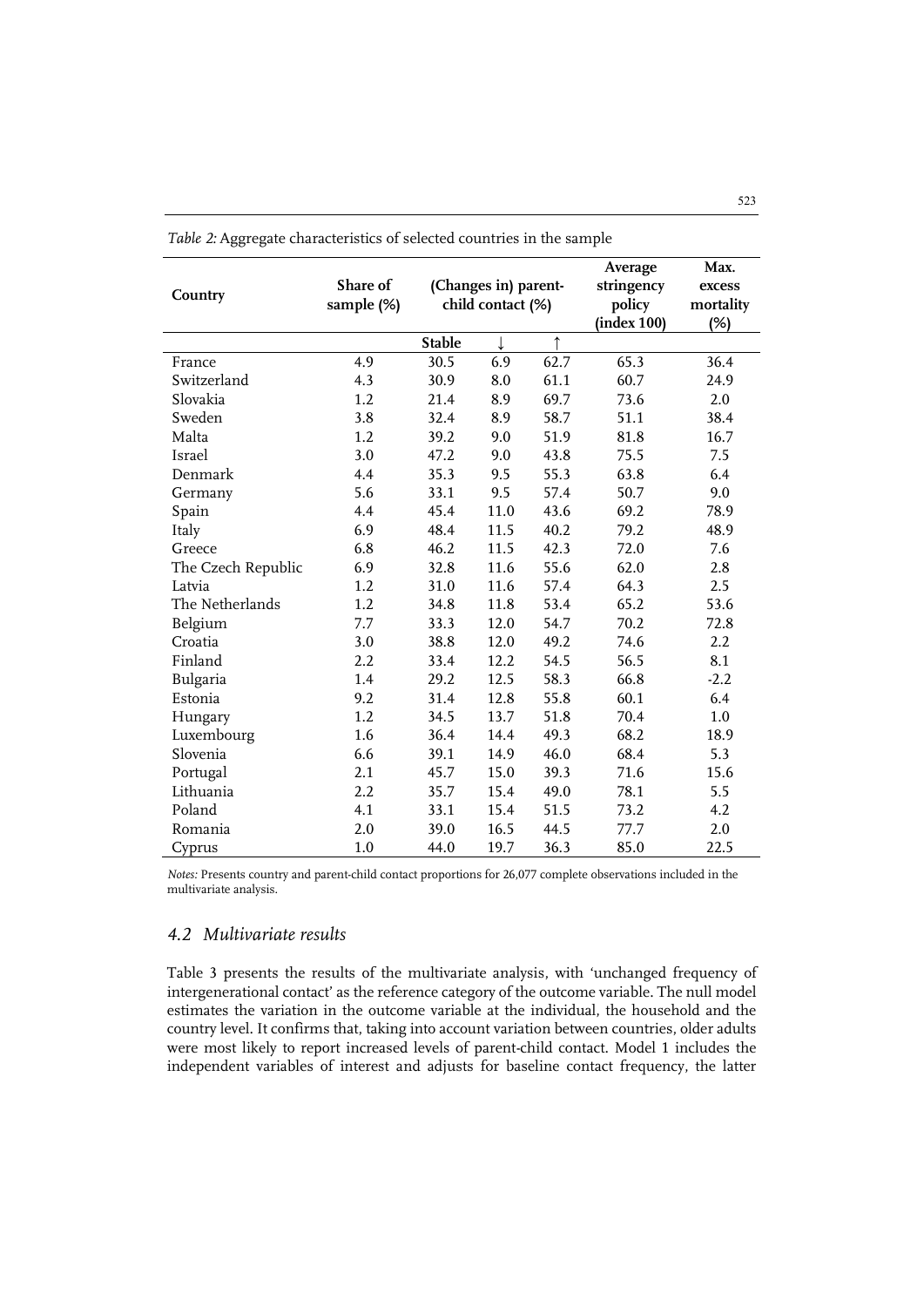indicating that older adults with high levels of intergenerational interaction prior to the pandemic were more prone to reduced contact frequency and less likely to report increased contact with their non-coresident children. This result reflects that contact change is tied to the initial contact frequency before the virus outbreak (e.g. parents with a daily contact pre-COVID-19 can only keep or decrease their contact frequency during COVID-19) and thus provides evidence for both a floor and ceiling effect. More crucially, we observe that older men were more likely to report a decrease and less likely to report an increase in their level of intergenerational interaction than their female counterparts. In addition, less educated older adults were more likely to experience a reduction in the frequency of parent-child contact than higher-educated older adults, while also less likely to increase their contact frequency. Furthermore, as expected, living in a nursing home was positively related with reduced levels of intergenerational contact, while negatively associated with increased contact. The results for living arrangements are as follows: widowed older adults were less likely to report a decrease and more likely to report an increase in their level of parent-child contact than older adults living with their partner. In contrast, we observe no significant differences between divorced older adults and partnered older adults as regards reduced contact frequency. The results, however, show that divorced older adults were less likely to experience increased levels of intergenerational interaction after the COVID-19 outbreak than their partnered counterparts.

Respondent and child characteristics are introduced as control variables in Model 2 and 3, respectively. Some of these are significantly related to changes in the frequency of parentchild contact. First, older adults aged 75 and over tended to have more frequent contact with their non-coresident children during the pandemic than before, as compared to older adults in the age group 65-74. Second, having more severe functional limitations is found to be positively related to reduced levels of intergenerational contact, while negatively associated with increased contact. Third, significant differences are observed with regard to dwelling type: older adults living in a row house or a multiple-dwelling building were less likely to report decreased parent-child interactions than older adults living in a free standing house. Fourth, having more children protected against a reduction and simultaneously promoted an increase in the level of intergenerational contact. Fifth, parent-child proximity is observed to be a correlate of changes in the frequency of intergenerational interaction: the further away their children live, the less likely older adults were to report increased contact. Sixth, older adults with at least one daughter were less likely to experience reduced intergenerational contact, and more likely to experience an increase in parent-child interaction. The inclusion of the control variables did not alter any significant key finding.

Model 4 adds the country-level factors. It shows a significant association between the stringency of the implemented COVID-19 measures and changes in the frequency of parent-child contact. In contrast to what was expected, older adults' level of intergenerational interaction was less likely to reduce and more likely to increase in countries with more restrictive measures. Furthermore, we find that older adults living in countries with higher excess mortality rates were less likely to report a decrease in their level of intergenerational contact compared to older adults living in countries with lower excess mortality rates.

524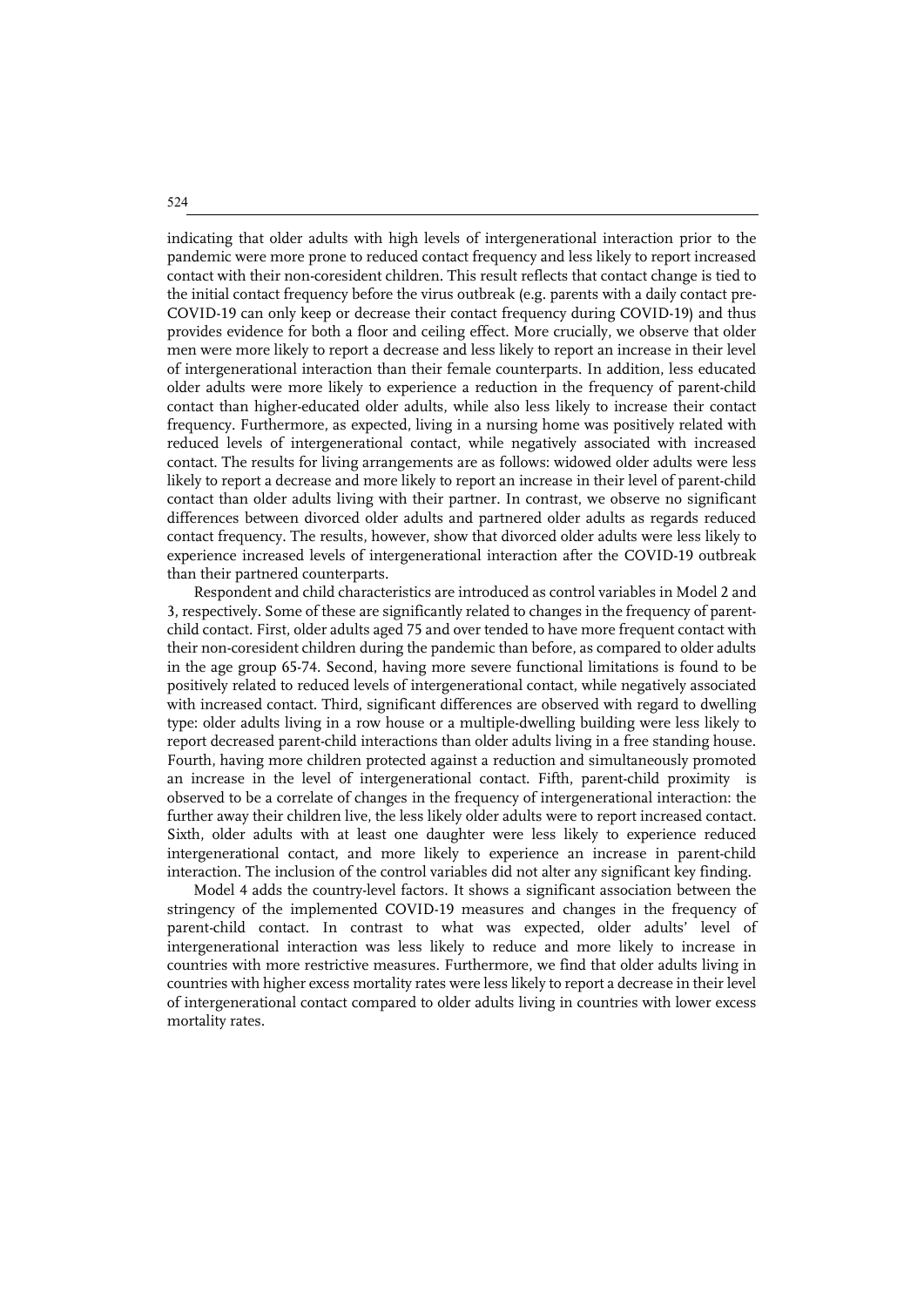|           | Contrast   | Baseline parent-child contact<br>Intercept | frequency  | Living alone widowed (living<br>Male (female ref.) | partnered ref.) | Living alone divorced | Living alone other | Living with other household<br>members | Living in nursing home (not<br>ref.) | Low educational attainment | (high ref.)<br>Middle | Number limitations with<br>Age 75-84 (65-74 ref.)<br>85+ | Health improved since outbreak<br>instrumental ADI | Residing in a row house (free<br>(same ref.)<br>Worsened | A multiple-dwelling building<br>standing ref. | Average parent-child<br>Number of children | At least one daughter (no<br>geographic distance<br>daughter(s) ref.) | Maximum excess mortality<br>Average stringency policy<br>since outbreak | Random intercept: variance in | Random intercept: variance in<br>country |
|-----------|------------|--------------------------------------------|------------|----------------------------------------------------|-----------------|-----------------------|--------------------|----------------------------------------|--------------------------------------|----------------------------|-----------------------|----------------------------------------------------------|----------------------------------------------------|----------------------------------------------------------|-----------------------------------------------|--------------------------------------------|-----------------------------------------------------------------------|-------------------------------------------------------------------------|-------------------------------|------------------------------------------|
| Model 0   | Decrease   | $-2.044***$                                |            |                                                    |                 |                       |                    |                                        |                                      |                            |                       |                                                          |                                                    |                                                          |                                               |                                            |                                                                       |                                                                         | 0.097                         | 3.382                                    |
|           | Increase   | $0.435***$                                 |            |                                                    |                 |                       |                    |                                        |                                      |                            |                       |                                                          |                                                    |                                                          |                                               |                                            |                                                                       |                                                                         | 0.438                         | 9.201                                    |
|           | Decrease   | 4.546***<br>$0.007***$                     |            | $0.415***$<br>$0.856***$                           |                 | $-0.060$              | $-0.374*$          | $-0.075$                               | $1.817***$                           | $0.552***$                 | $0.265***$            |                                                          |                                                    |                                                          |                                               |                                            |                                                                       |                                                                         | 0.337                         | 4.688                                    |
| Model 1   | Increase   | $-0.027***$<br>$4.988***$                  | $0.820***$ | $0.341***$                                         |                 | $-0.426***$           | $-0.062$           | $0.211*$                               | $-1.160***$                          | $-0.188*$                  | $-0.040$              |                                                          |                                                    |                                                          |                                               |                                            |                                                                       |                                                                         | 0.821                         | 5.395                                    |
|           | Decrease   | 4.539***<br>$0.007***$                     |            | $0.464***$<br>$0.853***$                           |                 | $-0.018$              | $0.387*$           | $-0.098$                               | $1.220***$                           | $0.467***$                 | $0.241***$            | $0.109***$<br>$-0.090$<br>0.068                          | 0.003                                              | $0.219*$<br>0.047                                        | $-0.138*$                                     |                                            |                                                                       |                                                                         | 0.334                         | 4.955                                    |
| Model 2   | Increase   | $-0.027***$<br>$4.856***$                  |            | $0.830***$<br>$0.306***$                           |                 | $-0.423***$           | $-0.077$           | $0.238***$                             | $-0.838***$                          | $-0.140*$                  | $-0.009$              | $0.067***$<br>$0.220*$<br>$0.126*$                       | 0.033                                              | $-0.016$<br>$-0.058$                                     | 0.029                                         |                                            |                                                                       |                                                                         | 0.816                         | 5.366                                    |
|           | Decrease   | $0.006***$<br>$-4.145***$                  |            | $0.457$ ***<br>$0.855***$                          |                 | $-0.035$              | $0.384*$           | $-0.073$                               | $1.215***$                           | $0.484***$                 | $0.234***$            | $0.110***$<br>$-0.088$<br>$0.077$                        | $-0.003$                                           | $0.040$<br>$0.222*$                                      | $-0.163*$                                     | $-0.082*$<br>0.000                         | $-0.226***$                                                           |                                                                         | 0.305                         | 5.072                                    |
| Model 3   | Increase   | $4.430***$<br>$0.027***$                   | $0.827***$ | $0.307***$                                         |                 | $-0.362***$           | $-0.072$           | 0.141                                  | $0.853***$                           | $-0.219***$                | $-0.038$              | $0.068***$<br>$0.203*$<br>$0.117*$                       | 0.012                                              | $-0.019$<br>0.080                                        | 0.059                                         | $0.214***$<br>$0.005***$                   | $0.150*$                                                              |                                                                         | 0.807                         | 5.326                                    |
|           | Decrease   | $-2.535***$<br>$0.007***$                  | $0.878***$ | $0.471***$                                         |                 | $-0.020$<br>$0.369*$  |                    | 0.078                                  | $1.256***$                           | $0.511***$                 | $0.248***$            | $0.113***$<br>$-0.078$<br>0.088                          | $-0.001$                                           | $0.049$<br>$0.205*$                                      | $-0.155*$                                     | $-0.070*$<br>0.001                         | $-0.220***$                                                           | $0.026***$<br>$-0.007*$                                                 | 0.253                         | 5.399                                    |
| Model 4   | Increase   | $-0.027***$<br>0.078                       |            | $0.833***$<br>$0.304***$                           |                 | $0.359***$            | $-0.067$           | 0.140                                  | $-0.844***$                          | $-0.202***$                | $-0.028$              | $0.069***$<br>$0.211*$<br>$0.118*$                       | 0.014                                              | 0.019<br>0.056                                           | 0.064                                         | $0.213***$<br>$0.005***$                   | $0.154*$                                                              | $0.064***$<br>0.000                                                     | 0.421                         | 5.391                                    |
|           | High->low1 | $-3.754$ ***                               | $0.825***$ | $0.423***$                                         |                 | 0.193                 | $-0.052$           | $0.197*$                               | $0.666***$                           | $0.514***$                 | $0.273**$             | $0.134***$<br>0.125<br>0.193                             | 0.131                                              | 0.018<br>0.118                                           | 0.030                                         | $0.078***$<br>0.002                        | 0.040                                                                 | $0.009*$<br>0.003                                                       | 0.303                         | 0.001                                    |
| Models 4b | Low->high2 | 1.083                                      | $1.019***$ | $-0.647***$                                        |                 | $1.492***$            | $-1.050***$        | 0.059                                  | $-0.755$                             | $-0.375$                   | 0.099                 | $0.162***$<br>$0.451*$<br>$0.227\,$                      | $-0.234$                                           | $0.545*$<br>0.009                                        | 0.033                                         | $0.339***$<br>$-0.006$                     | $-0.358*$                                                             | $0.035***$<br>0.005                                                     | 0.241                         | 6.843                                    |

*Table 3:* Regression coefficients of three-level multinomial logistic regression analysis of parent-child contact changes (no change ref.) (Model 1-5) and three-level binomial logistic regression analysis of substantial parent-child contact changes conditional logistic regression analysis of substantial parent-child contact changes conditional

*Notes:*  $N = 26077$ ;  $* p < 0.05$ ,  $** p < 0.01$ ,  $** p < 0.001$ . <sup>1</sup> Contact changes from at least weekly to less often (ref. continued at least weekly).  $^2$  Contact changes from less often than weekly to at least weekly (ref. continued less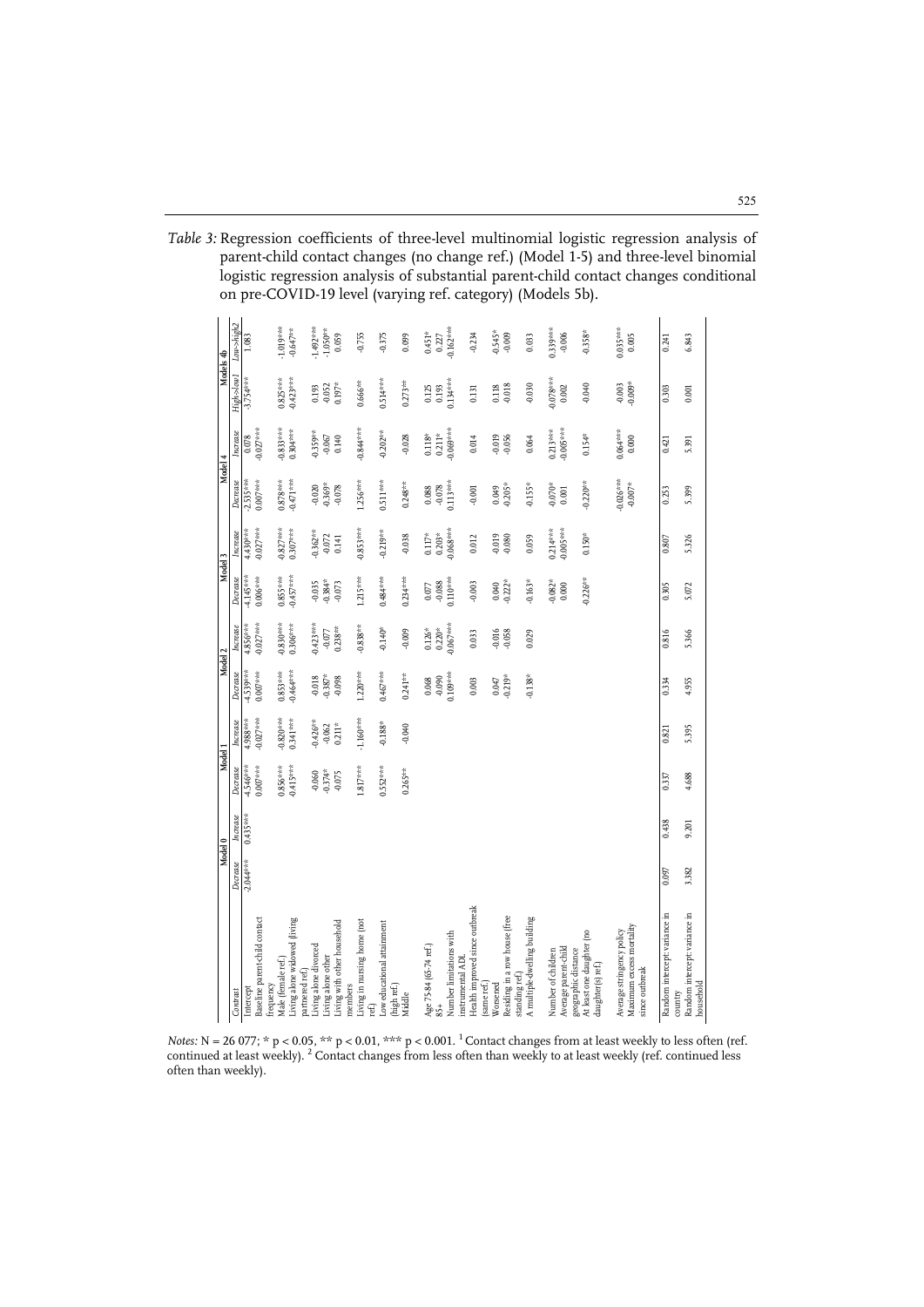Models 4b assess considerable jumps in contact levels in relation to the independent variables. The associations between the individual-level key factors and the likelihood of decreased parent-child interactions are similar to those observed in Model 4. This implies that older men, less educated older adults and residents from nursing homes were not only more likely to report any decrease, but also tended to report substantial reductions in their level of intergenerational contact (from at least weekly to less than weekly contact). In contrast, the results for increased contact frequency differ from those shown in Model 4, except for gender and living alone divorced. We find that while widowed older adults were more likely to report any increase in the frequency of parent-child interactions than their partnered counterparts, they had a significantly lower likelihood to report considerable increases (from less than weekly to at least weekly contact). This might be due to a ceiling effect. Widowed parents generally have a high baseline level of parent-child contact, hence the group with pre-COVID-19 infrequent contact might be selective. In addition, the results show no statistically significant relations between educational attainment and living in a nursing home on the one hand and substantial increases in contact frequency on the other, potentially as a consequence of selecting the small group of parents with a pre-COVID-19 low contact.

## *4.3 Sensitivity checks*

We performed several sensitivity checks (available upon request) to assess the robustness of our results. First, we calculated descriptive statistics and estimated multilevel models with an outcome variable using the most frequent contact – instead of the average contact frequency across all children – as the pre-COVID-19 measure. We found that the proportion of older adults reporting decreased levels of intergenerational interaction was substantially higher when using this alternative operationalization: 20.3% (most frequent pre-COVID-19 contact level) compared to 11.7% (average pre-COVID-19 contact level). In addition, similar multivariate results were obtained, except for the intercept model. The alternative null model indicated that older adults were more likely to report unaltered levels of parent-child contact than increased levels, and least likely to report decreased contact frequency in this case. Second, to further rule out differences between average and most frequent pre-COVID-19 contact, also a subsample including parents with only one non-coresident child was tested. The estimated parameters tentatively confirmed our main conclusions as the statistical power was more limited due to the small sample size  $(N = 7453)$ . Third, our results may partially be driven by unobserved heterogeneity. Certain events, other than the COVID-19 pandemic, may have occurred in a person's life during the observation period (e.g., widowhood, grandparenthood, …). These events can also be the driving force behind within-person changes in intergenerational contact. To address this issue, we conducted a sensitivity check with a sample restricted to participants for which information on intergenerational contact was available in the most recent pre-COVID-19 interview in 2019 or 2020 (i.e., Wave 8). In doing so, we minimized the risk that respondents had experienced events other than the COVID-19 pandemic during the observation period. Similar results were obtained.

526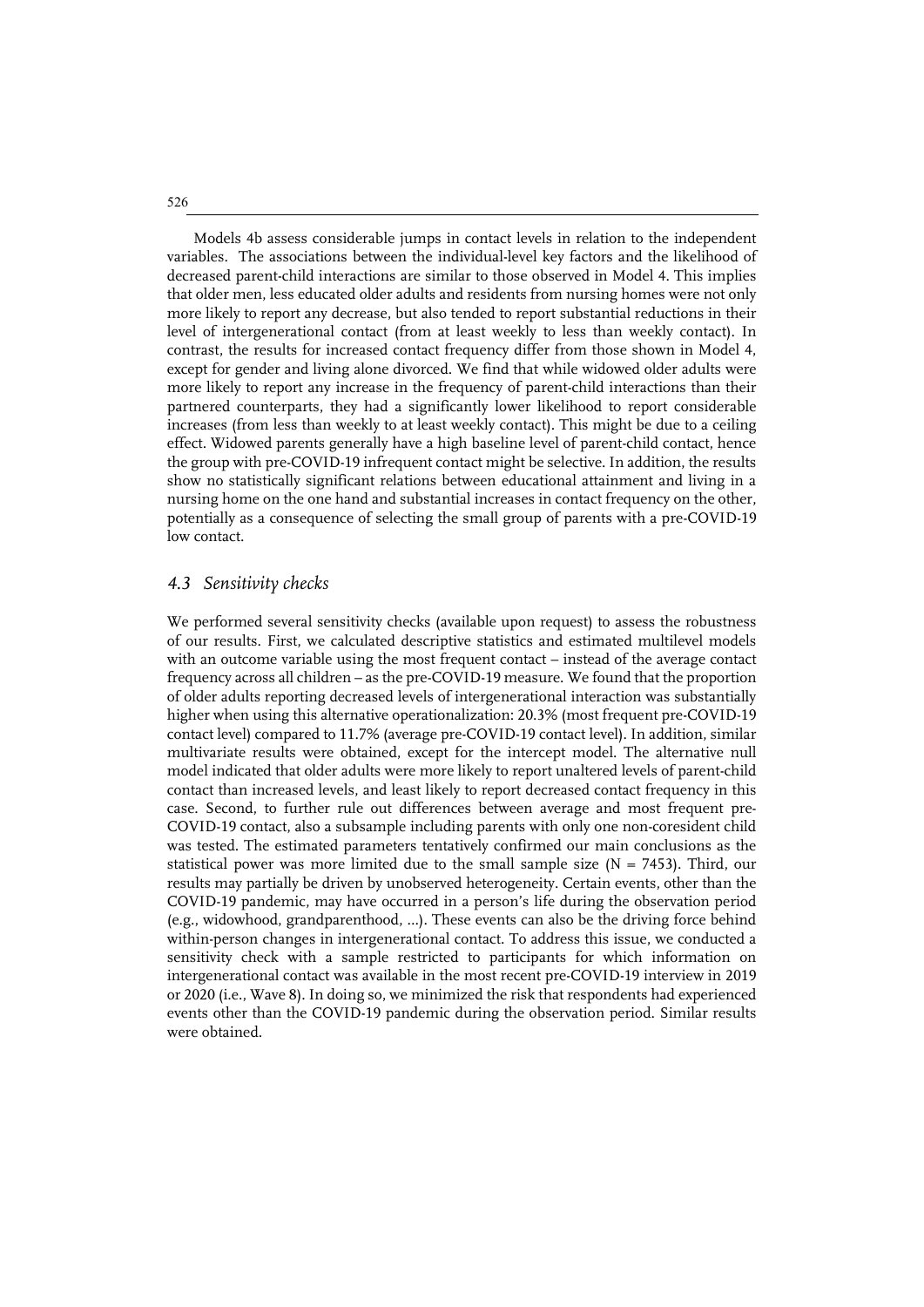#### **5. Conclusion**

The present study aimed to investigate changes in older adults' level of intergenerational contact with non-coresident children within the context of the COVID-19 pandemic, using data from 26,077 European respondents aged 65 years and over. Overall, the results revealed that the frequency of parent-child interactions did not reduce after the outbreak of the pandemic, but rather remained stable or even increased. Despite this overall positive picture, some older adults were more likely to report reduced contact frequency than others. We discuss these findings in greater detail below.

First, in the absence of empirical evidence, experts raised concerns about the detrimental effects of the implemented physical distancing measures to contain COVID-19 transmission on family relations. They hinted that people's restricted opportunities to meet in person may have resulted in decreased parent-non-coresident child interactions. Our findings, however, do not corroborate these concerns. We found that older adults were generally more likely to experience no change or an increase in contact frequency with their children than a decrease. Given that the results suggest that antecedents of upwards support exchanges (i.e., age, functional limitations, COVID-19 related health problems) are not the sole drivers of the observed changes in contact frequency, explanations other than older adults' increased care need to be considered. Two potential mechanisms are: (i) older adults' increased reliance on digital communication to compensate for the reduction in physical interactions (Arpino et al. 2020a) and as a way to deal with uncertainties, fear experiences and worries during the pandemic (Settersten et al. 2020), and (ii) the intensification of downwards support patterns, such as grandparental care (Gilligan et al. 2020).

Second, our findings suggest that changes in intergenerational interactions after the outbreak in the COVID-19 pandemic vary between different socio-demographic groups. In line with our expectations, the analysis revealed that older men, less educated older adults and adults living in nursing homes were more likely to report decreased parent-child contact than their counterparts. This finding underscores the stratifying role of the health crisis. Earlier studies already showed that the pandemic exacerbated existing gender roles in the labor market and household (Fisher & Ryan 2021; Reichelt, Makovi, & Sargsyan 2020). Our study adds to this body of knowledge by showing that COVID-19 has strengthened women's traditional role as kin-keeper and further challenged men's embeddedness in intergenerational ties. In addition, it complements recent research on COVID-19 and inequality by demonstrating that not only the risks of becoming infected (Niedzwiedz et al. 2020), but also the risks of being indirectly affected by the crisis were unequally distributed along educational lines. Potential reasons why older adults with lower levels of educational attainment were more prone to reduced parent-child interactions are as follows: they tend to be more often digitally disadvantaged (Anderson & Perrin 2017), which left them fewer opportunities to maintain their intergenerational relations at a distance. In addition, they might have been more reluctant to meet their children in person because of their disproportionately higher risk of complications from COVID-19 (Mikolai et al. 2020). Furthermore, the pandemic has exposed the vulnerable position of nursing home residents. Several researchers have already identified the prolonged isolation as another threat to the health of the institutionalized elderly (Abbasi 2020; Simard & Volicer 2020). Our study contributes to this picture, by showing that older adults living in nursing homes were far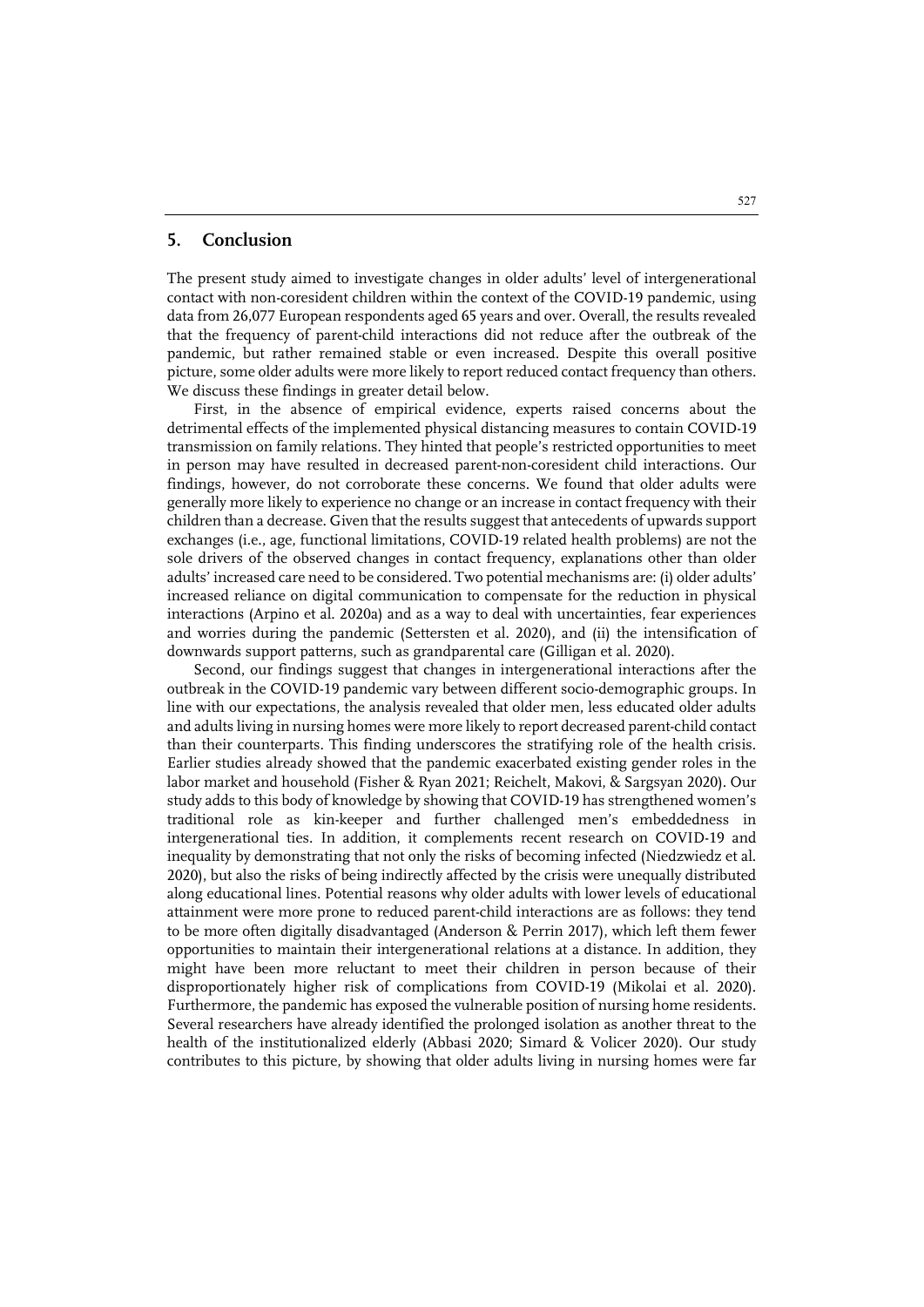more likely to report decreased parent-child interactions than community-dwelling older adults.

Third, contrary to what was expected, divorced older adults living alone were not more likely to experience decreased parent-child contact than those living with a partner. At the same time, divorced parents were less likely to report increased contact. In contrast, widowed older adults appeared to be better protected against reduced contact frequency and were more likely to report increased contact than their partnered counterparts. This might result from widowed partners relying more on their children for emotional and instrumental support (Ha & Ingersoll-Dayton 2008). Also, children may have been more attentive to, and worried about their parents' social wellbeing when their parents were lacking an intimate partner to talk to.

Fourth, the results did not support our hypothesis that older adults living in countries with more stringent measures were more likely to report reduced parent-child interactions. Instead, the opposite was observed. We see three potential explanations for this. First, it could be that more stringent policies (such as childcare and school closures at all levels, and mandatory teleworking) brought adult children to turn to their parents more often for grandchild care (Gilligan et al. 2020), which requires in-person contact. Similarly, the restricted availability of formal care services in countries with more stringent measures may have been a reason for adult children to visit their parents more frequently than before. Also, individuals living in countries that enacted strict suppression methods may have been more aware of the severity of the pandemic and more confronted with its fatal consequences (Sabat et al. 2020). As a result, they may have worried more about the health of their family members and have called them more frequently as a way to deal with these concerns. In addition, adult children may have been easier to contact in countries with harsh anti-COVID-19 measures, as mandatory teleworking provided them with flexibility.

This study is not without limitations. First, pre-COVID-19 SHARE questionnaires did not make a distinction between physical and non-physical forms of intergenerational contact. Our analyses were therefore by necessity restricted to contact changes in the overall level of parent-child interactions. This restriction is unfortunate, given that the pandemic probably affected the two forms of intergenerational contact in opposite ways (i.e., a drop in physical contacts versus an increase in non-physical contacts). In this regard, Arpino et al. (2020a) showed that about 40% of the 65+ population from France, Spain and Italy reduced their physical contacts with their children, while more than 50% indicated that they had more frequent non-physical intergenerational interactions during the pandemic than before. Moreover, the distinction between the two kinds of contact would have allowed us to scrutinize different dimensions of intergenerational ties (Cooley & Dykstra 2013), as physical contact is more strongly related to instrumental support exchanges while nonphysical contact is possibly a better predictor of emotional support in times of physical distancing. Second, the COVID-19 SHARE questionnaire asked respondents about the contact frequency with all their non-coresident children together, while regular SHARE interviews yielded a separate measure for each child. Sensitivity analyses revealed that the difference in question wording had little bearing on our multivariate results, yet it made it difficult to analyze the impact of the pandemic in a descriptive way. The estimates of the proportions were actually dependent on the operationalization of the outcome variable. Moreover, it hindered us to make reliable cross-national comparisons, as cultural

528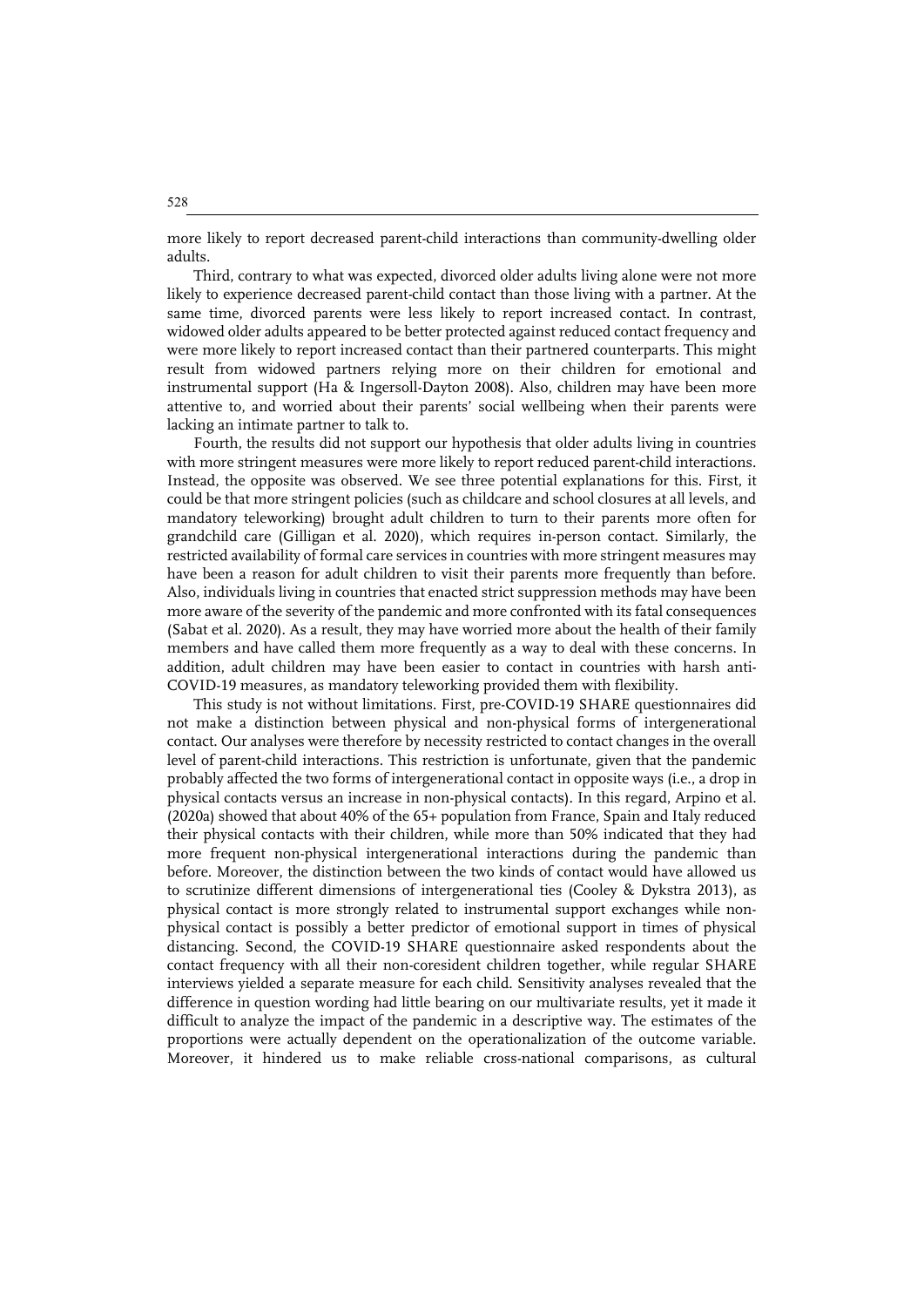differences could impact older adults' response to the question in the COVID-19 questionnaire. While in some countries older adults may have the tendency to answer this question in terms of average levels of parent-child interactions, older adults from other countries may inform their response with reference to the child with whom they have the strongest connection. Our descriptive results should therefore be interpreted with caution. Third, SHARE does not collect information on normative solidarity, which refers to people's beliefs about family obligations and responsibilities (Bengtson & Roberts 1991) and which is generally considered an important predictor of parent-child interactions (Cooley & Dykstra 2013). Future empirical studies should account for measures of perceived family responsibilities, as the pandemic may have yielded different effects on the level of intergenerational contact for older adults who more strongly endorse obligations towards their (grand)children. Fourth, the sample includes only a small number of respondents living in nursing homes, challenging the correct representation of the European institutionalized population. Considering that we are looking at a rather selective part of interviewed nursing home residents with intact cognition (or less hearing problems, given the mode of interviewing), our estimates may present a conservative picture of the true negative contact repercussions of the pandemic for the institutionalized elderly. More generally, given that non-physical forms of communication were key for maintaining contact during the pandemic, the impossibility of carrying out face-to-face interviews may have biased the representation of the most frail and old respondents in particular, leading to an underestimation of decreased intergenerational contact. Last, although longitudinal data was used, we should be careful with interpreting our findings in causal terms. Events other than the COVID-19 pandemic may have occurred in older adults' lives (e.g., widowhood, grandparenthood). These might be the driving forces behind within-person changes too. By conducting sensitivity checks, in which the sample was restricted to respondents for which the most recent pre-COVID information dated back to wave 8, we aimed to control to a certain extent for this unobserved heterogeneity.

Despite these limitations, our findings serve as a starting point for future research into the consequences of the pandemic on older adults' level of parent-child relations. This study shows the importance of drawing distinctions within the group of older adults. Although the pandemic generally did not pose a threat to older adults' contact frequency with their non-coresident children, some subgroups nevertheless experienced reduced intergenerational interactions. Future research should pay closer attention to these subgroups and dig deeper into potential causes of this heterogeneity. In addition, it would be interesting to study these subgroups from an intersectional perspective. For instance, one may examine whether "being male" and "being divorced" have a cumulative effect on reduced contact frequency, given that divorced fathers are generally less embedded in family relations than their partnered counterparts (Kalmijn 2007) . Furthermore, data needs to be collected that allows for further analysis on older adults who are difficult to reach (e.g. nursing home residents). We propose two potential research questions in this regard: (i) has the institutionalized elderly living in countries with more limiting nursing home restrictions been hit hardest by the pandemic? and (ii) could the observed gender and educational differences in the impact of the pandemic on parent-child interactions also be observed among a subpopulation that had little agency to disregard the physical distancing measures? Finally, future research should study the significance of our results in relation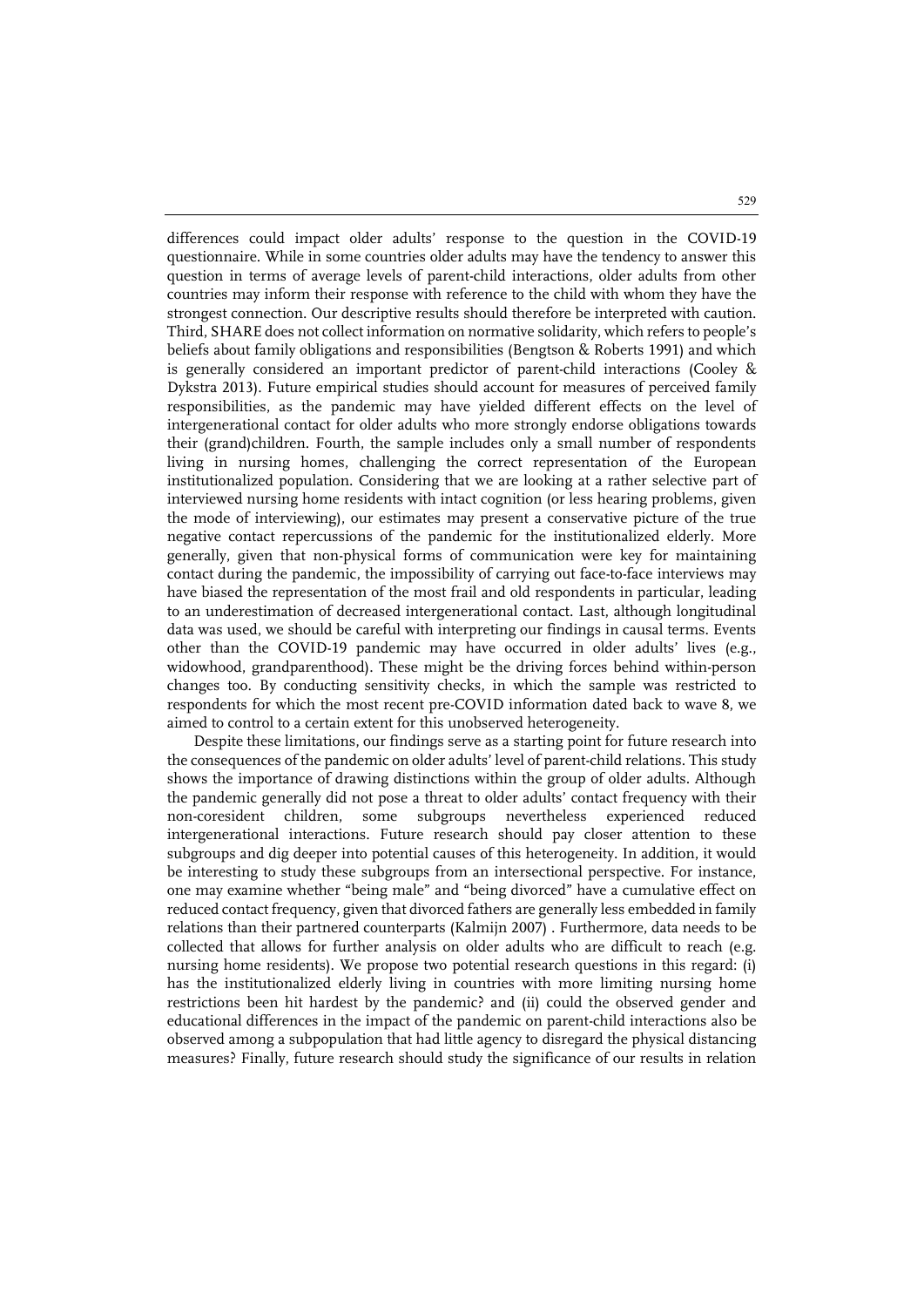to the negative effects that the pandemic had on older adults' feelings of loneliness and mental health. At first glance, it might seem contradictory that the pandemic resulted in increased loneliness and depression in older adults, while their level of intergenerational contact remained fairly stable or even increased. However, three observations need to be kept in mind. First, older adults' social relations are not restricted to intergenerational relations. Most of them also maintain relations with siblings, friends, neighbors, etc. (Litwin & Landau 2000). To date, little is known about the impact of the pandemic on these types of relations. Second, increased intergenerational contact may also have been a source of tension during the pandemic (Gilligan et al. 2020). For instance, older adults' greater risk of developing serious complaints from the virus may have intensified emotional or physical withdrawal from offering grandparental care. Third, assuming that the increase in intergenerational contact has particularly been driven by an increased reliance on nonphysical forms of communication, it could be that older adults were reminded of the physical social interactions they were missing during the pandemic (Fingerman et al. 2021), with obvious negative consequences for loneliness and mental health.

# **Acknowledgments**

This research received financial support from the FWO Project Grant (G010621N). This paper uses data from SHARE Waves 6, 7 and 8 (10.6103/SHARE.w6.710, 10.6103/SHARE.w7.711, 10.6103/SHARE.w8cabeta.001), see Börsch-Supan et al. (2013) for methodological details. The SHARE data collection has been primarily funded by the European Commission through FP5 (QLK6-CT-2001-00360), FP6 (SHARE-I3: RII-CT-2006- 062193, COMPARE: CIT5-CT-2005-028857, SHARELIFE: CIT4-CT-2006-028812), FP7 (SHARE-PREP: GA N°211909, SHARE-LEAP: GA N°227822, SHARE M4: GA N°261982, DASISH: GA N°283646) and Horizon 2020 (SHARE-DEV3: GA N°676536, SHARE-COHESION: GA N°870628, SERISS: GA N°654221, SSHOC: GA N°823782) and by DG Employment, Social Affairs & Inclusion. Additional funding from the German Ministry of Education and Research, the Max Planck Society for the Advancement of Science, the U.S. National Institute on Aging (U01\_AG09740-13S2, P01\_AG005842, P01\_AG08291, P30\_AG12815, R21\_AG025169, Y1-AG-4553-01, IAG\_BSR06-11, OGHA\_04-064, HHSN271201300071C) and from various national funding sources is gratefully acknowledged (see www.share-project.org).

#### **References**

Abbasi, J. (2020). Social isolation—the other COVID-19 threat in nursing homes. *Jama*, 324(7), 619-620.

https://doi.org/10.1001/jama.2020.13484

Abramsson, M., & Andersson, E. (2016). Changing preferences with ageing–housing choices and housing plans of older people. *Housing, Theory and Society*, *33*(2), 217-241. https://doi.org/10.1080/14036096.2015.1104385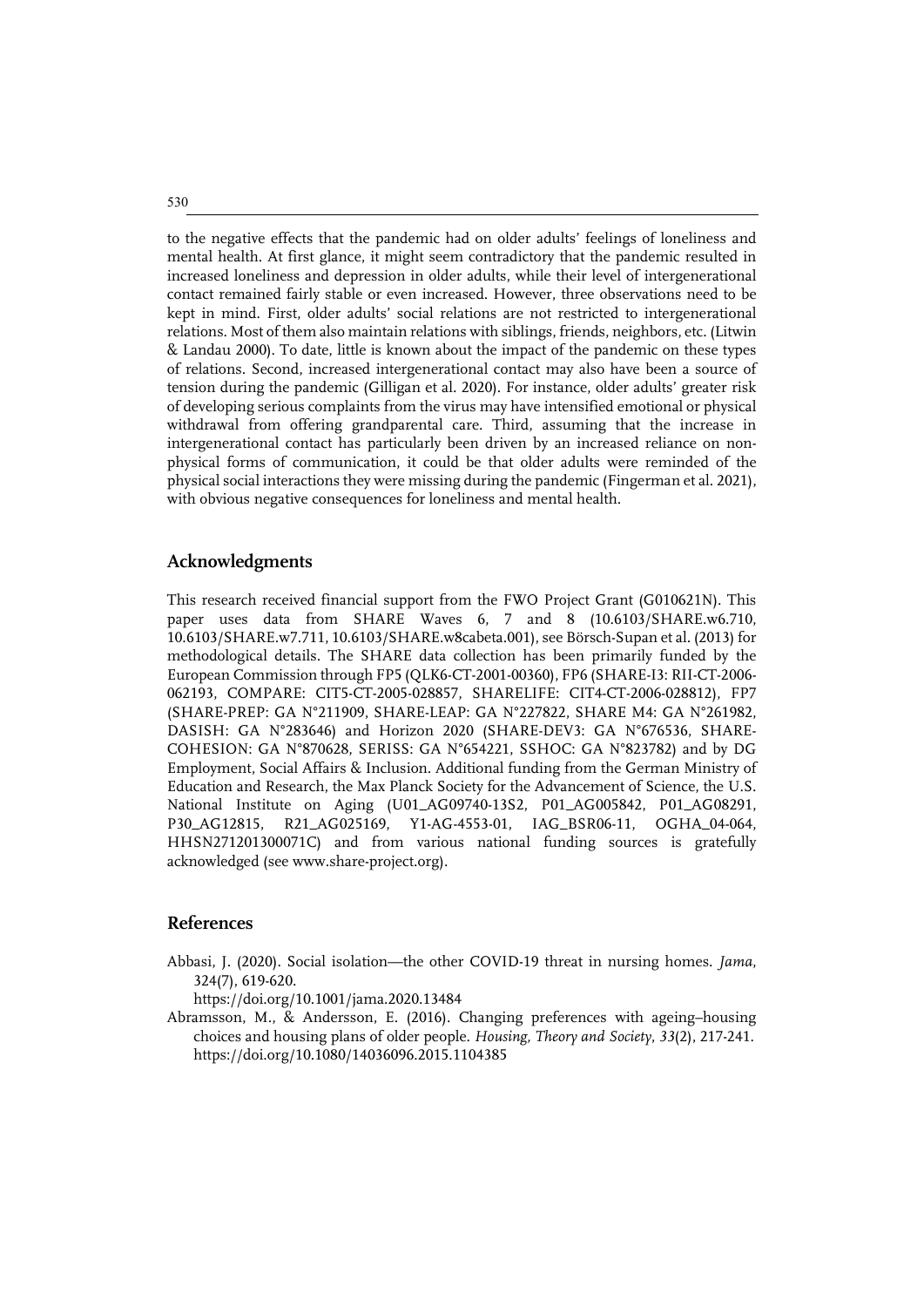Anderson, M., & Perrin, A. (2017). *Technology use among seniors*. Washington, DC: Pew Research Center for Internet & Technology.

- Arpino, B., Pasqualini, M., Bordone, V., & Solé-Auró, A. (2020a). Indirect consequences of COVID-19 on people's lives. Findings from an on-line survey in France, Italy and Spain. https://doi.org/10.31235/osf.io/4sfv9
- Arpino, B., Pasqualini, M., Bordone, V., & Solé-Auró, A. (2020b). Older people's nonphysical contacts and depression during the COVID-19 lockdown. *The Gerontologist*, *61*(2), 176-186.

https://doi.org/10.1093/geront/gnaa144

- Barnett, M. L., & Grabowski, D. C. (2020). Nursing homes are ground zero for COVID-19 pandemic. *JAMA Health Forum, 1*(3), e200369-e200369. https://doi.org/10.1001/jamahealthforum.2020.0369
- Bengtson, V. L., & Roberts, R. E. (1991). Intergenerational solidarity in aging families: An example of formal theory construction. *Journal of Marriage and the Family, 53*(4), 856- 870.

https://doi.org/10.2307/352993

- Börsch-Supan, A. (2020a). Survey of Health, Ageing and Retirement in Europe (SHARE) Wave 6. Release version: 7.1.0. In SHARE-ERIC (Ed.), (Release version: 6.0.0. ed.).
- Börsch-Supan, A. (2020b). Survey of Health, Ageing and Retirement in Europe (SHARE) Wave 7. Release version: 7.1.0. In SHARE-ERIC (Ed.), (Release version: 6.0.0. ed.).
- Börsch-Supan, A. (2020c). Survey of Health, Ageing and Retirement in Europe (SHARE) Wave 8. COVID-19 Survey 1. Release version: 0.0.1. beta. In SHARE-ERIC (Ed.), (Release version: 6.0.0. ed.).
- Börsch-Supan, A. (2020d). Survey of Health, Ageing and Retirement in Europe (SHARE) Wave 8. Release version: 0.0.1. beta. In SHARE-ERIC (Ed.), (Release version: 6.0.0. ed.).
- Börsch-Supan, A., Brandt, M., Hunkler, C., Kneip, T., Korbmacher, J., Malter, F., . . . Zuber, S. (2013). Data Resource Profile: The Survey of Health, Ageing and Retirement in Europe (SHARE). *International Journal of Epidemiology, 42*(4), 992-1001. doi:10.1093/ije/dyt088
- Bracke, P., Christiaens, W., & Wauterickx, N. (2008). The pivotal role of women in informal care. *Journal of Family Issues, 29*(10), 1348-1378. https://doi.org/10.1177%2F0192513X08316115
- Brandt, M., Haberkern, K., & Szydlik, M. (2009). Intergenerational help and care in Europe. *European sociological review, 25*(5), 585-601. https://doi.org/10.1093/esr/jcn076
- Central Bureau of Statistics Israel. (2021). *Excess deaths during the coronavirus pandemic.* https://github.com/nytimes/covid-19-data/tree/master/excess-deaths [retrieved March 17, 2021]
- Cooney, T. M., & Dykstra, P. A. (2013). Theories and their empirical support in the study of intergenerational family relationships in adulthood. In M.A. Fine & F.D. Fincham (Eds.), *Handbook of family theories: A content-based approach*. New York: Routledge/Taylor and Francis, 356-378.
- De Jong Gierveld, J., Van Tilburg, T., & Dykstra, P. A. (2018). Loneliness and social isolation: New ways of theorizing and conducting research. In A. L. Vangelisti & D. Perlman (Eds.), *Cambridge handbook of personal relationships*, 2nd Ed. New York: Cambridge University Press, 391-404. https://doi.org/10.1017/9781316417867.031
- Dalecki, M., & Willits, F. K. (1991). Examining change using regression analysis: Three approaches compared. *Sociological Spectrum*, *11*(2), 127-145.
	- https://doi.org/10.1080/02732173.1991.9981960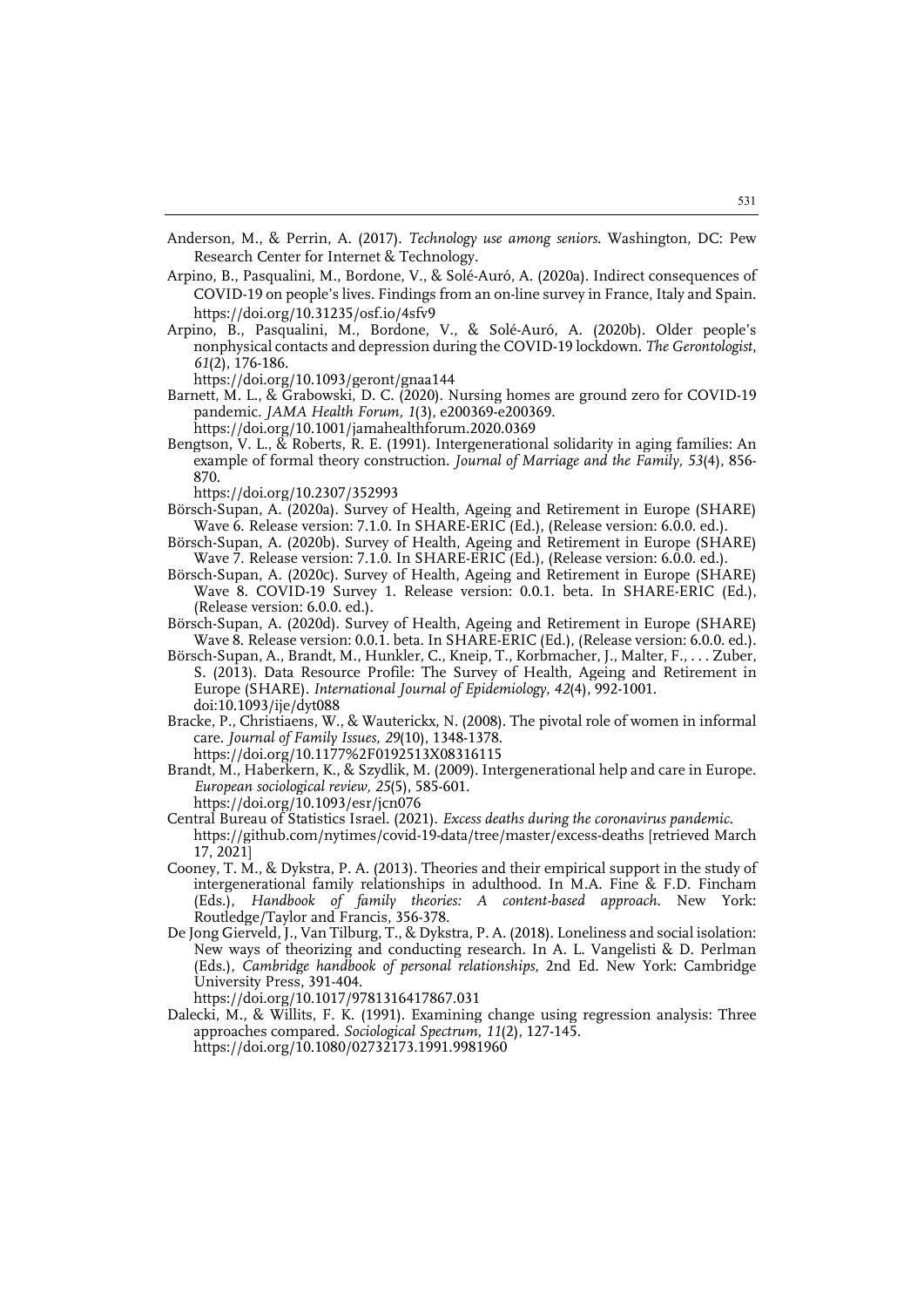Del Boca, D., Oggero, N., Profeta, P., & Rossi, M. (2020). Women's and men's work, housework and childcare, before and during COVID-19. *Review of Economics of the Household, 18*(4), 1001-1017.

https://doi.org/10.1007/s11150-020-09502-1

- Eurostat. (2021). Excess mortality monthly data. https://ec.europa.eu/eurostat/databrowser/view/demo\_mexrt/default/table?lang=en [retrieved March 17, 2021]
- Fingerman, K. L., Huo, M., & Birditt, K. S. (2020). Mothers, fathers, daughters, and sons: Gender differences in adults' intergenerational ties. *Journal of Family Issues, 41*(9), 1597- 1625.
	- https://doi.org/10.1177%2F0192513X19894369
- Fingerman, K. L., Ng, Y. T., Zhang, S., Britt, K., Colera, G., Birditt, K. S., & Charles, S. T. (2021). Living alone during COVID-19: Social contact and emotional well-being among older adults. *The Journals of Gerontology: Series B, 76*(3), e116-e121. https://doi.org/10.1093/geronb/gbaa200
- Fisher, A. N., & Ryan, M. K. (2021). Gender inequalities during COVID-19. *Group Processes & Intergroup Relations, 24*(2), 237-245. https://doi.org/10.1177%2F1368430220984248
- Gilligan, M., Suitor, J. J., Rurka, M., & Silverstein, M. (2020). Multigenerational social support in the face of the COVID‐19 pandemic. *Journal of Family Theory & Review*. https://doi.org/10.1111/jftr.12397
- Giovanis, E., & Ozdamar, O. (2020). Who is left behind? Altruism of giving, happiness and mental health during the Covid-19 period in the UK. *Applied research in quality of life*, 1- 26.
- https://doi.org/10.1007/s11482-020-09900-8
- Ha, J.-H. (2008). Changes in support from confidants, children, and friends following widowhood. *Journal of Marriage and Family, 70*(2), 306-318. https://doi.org/10.1111/j.1741-3737.2008.00483.x
- Ha, J.-H., & Ingersoll-Dayton, B. (2008). The effect of widowhood on intergenerational ambivalence. *The Journals of Gerontology Series B: Psychological Sciences and Social Sciences, 63*(1), S49-S58.
	- https://doi.org/10.1093/geronb/63.1.S49
- Hale, T., & Webster, S. (2020). *Oxford COVID-19 government response tracker*: Blavatnik School of Government Working Paper.
- Hank, K. (2007). Proximity and contacts between older parents and their children: A European comparison. *Journal of Marriage and Family, 69*(1), 157-173. https://doi.org/10.1111/j.1741-3737.2006.00351.x
- Hank, K., & Buber, I. (2009). Grandparents caring for their grandchildren: Findings from the 2004 Survey of Health, Ageing, and Retirement in Europe. *Journal of Family Issues, 30*(1), 53-73.

https://doi.org/10.1177%2F0192513X08322627

- Henning-Smith, C. (2020). The unique impact of COVID-19 on older adults in rural areas. *Journal of Aging & Social Policy, 32*(4-5), 396-402.
	- https://doi.org/10.1080/08959420.2020.1770036
- Jehn, A., & Zajacova, A. (2020). COVID-19 health precautions: Examining demographic and socioeconomic disparities.

https://doi.org/10.31235/osf.io/fdswk

- Kalmijn, M. (2006). Educational inequality and family relationships: Influences on contact and proximity. *European sociological review, 22*(1), 1-16. https://doi.org/10.1093/esr/jci036
- Kalmijn, M., & Dykstra, P. A. (2006). Differentials in face-to-face contact between parents and their grown-up children. In P. A. Dykstra, M. Kalmijn, T. C. M. Knijn, A. Komter,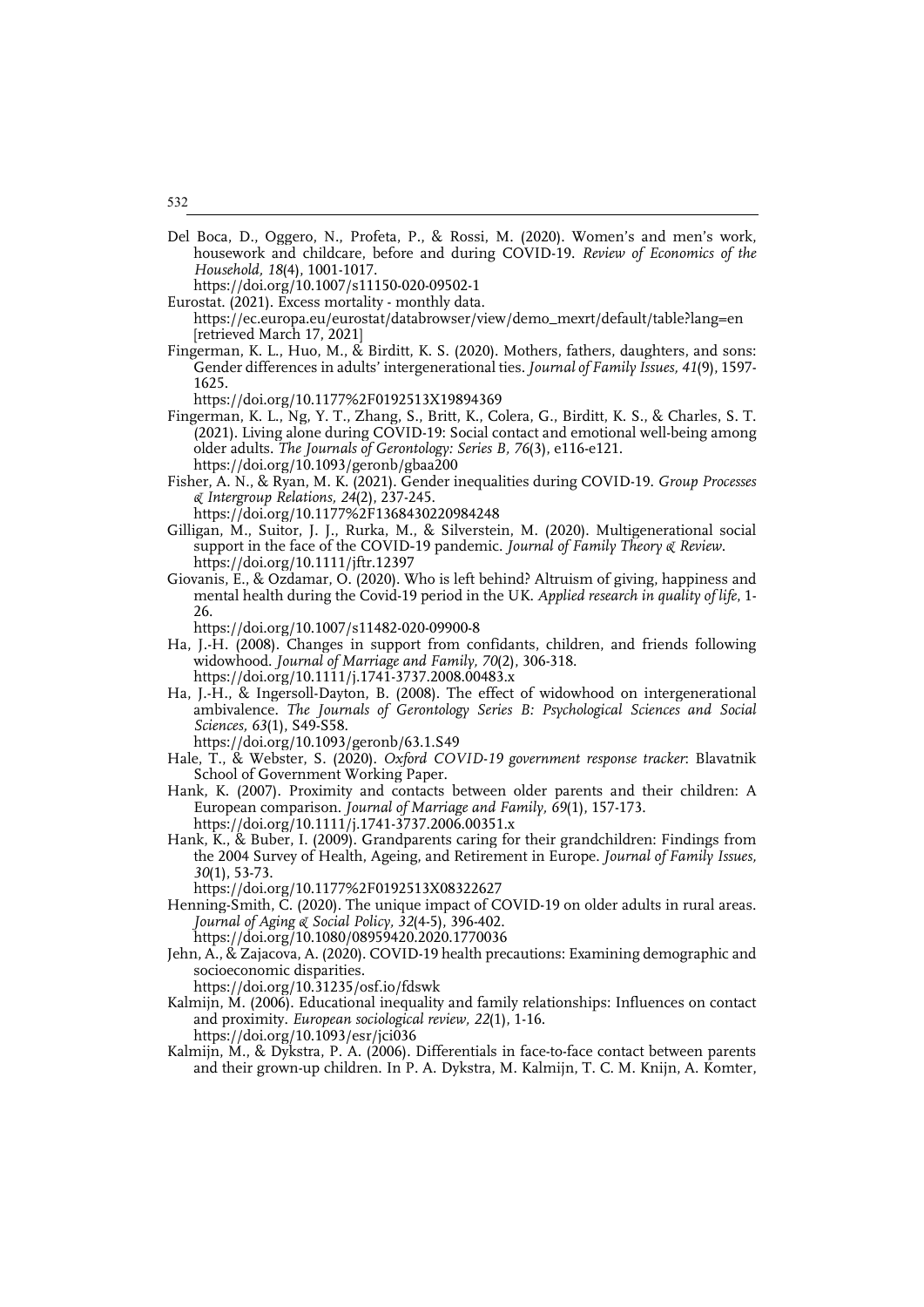A. C. Liefbroer & C. H. Mulder (Eds.), *Family solidarity in the Netherlands*. Amsterdam: Dutch University Press, 63-88.

Kalmijn, M. (2007). Gender differences in the effects of divorce, widowhood and remarriage on intergenerational support: Does marriage protect fathers? *Social forces, 85*(3), 1079- 1104.

https://doi.org/10.1353/sof.2007.0043

- Kalmijn, M. (2013). Long-term effects of divorce on parent–child relationships: Withinfamily comparisons of fathers and mothers. *European sociological review, 29*(5), 888-898. https://doi.org/10.1093/esr/jcs066
- Kemp, C. L. (2021). # MoreThanAVisitor: Families as "essential" care partners during COVID-19. *The Gerontologist, 61*(2), 145-151. https://doi.org/10.1093/geront/gnaa161
- Kim, H. H.-s., & Jung, J. H. (2021). Social isolation and psychological distress during the COVID-19 pandemic: A cross-national analysis. *The Gerontologist, 61*(1), 103-113. https://doi.org/10.1093/geront/gnaa168
- Kimbrough, A. M., Guadagno, R. E., Muscanell, N. L., & Dill, J. (2013). Gender differences in mediated communication: Women connect more than do men. *Computers in Human Behavior, 29*(3), 896-900.
	- https://doi.org/10.1016/j.chb.2012.12.005
- Knoester, C., Petts, R. J., & Eggebeen, D. J. (2007). Commitments to fathering and the wellbeing and social participation of new, disadvantaged fathers*. Journal of Marriage and Family, 69*(4), 991-1004.

https://doi.org/10.1111/j.1741-3737.2007.00426.x

Kontis, V., Bennett, J. E., Rashid, T., Parks, R. M., Pearson-Stuttard, J., Guillot, M., . . . Ezzati, M. (2020). Magnitude, demographics and dynamics of the effect of the first wave of the COVID-19 pandemic on all-cause mortality in 21 industrialized countries. *Nature Medicine, 26*(12), 1919-1928.

https://doi.org/10.1038/s41591-020-1112-0

- Kroska, A., & Elman, C. (2009). Change in attitudes about employed mothers: Exposure, interests, and gender ideology discrepancies. *Social Science Research, 38*(2), 366-382. https://doi.org/10.1016/j.ssresearch.2008.12.004
- Litwin, H., & Landau, R. (2000). Social network type and social support among the old-old. *Journal of Aging Studies, 14*(2), 213-228.

https://doi.org/10.1016/S0890-4065(00)80012-2

- Michielin, F., Mulder, C. H., & Zorlu, A. (2008). Distance to parents and geographical mobility. *Population, space and place, 14*(4), 327-345. https://doi.org/10.1002/psp.509
- Mikolai, J., Keenan, K., & Kulu, H. (2020). Intersecting household-level health and socioeconomic vulnerabilities and the COVID-19 crisis: An analysis from the UK. *SSM-Population Health, 12*, 100628.

https://doi.org/10.1016/j.ssmph.2020.100628

Miralles, O., Sanchez-Rodriguez, D., Marco, E., Annweiler, C., Baztan, A., Betancor, É., . . . Vall-Ilosera, E. (2021). Unmet needs, health policies, and actions during the COVID-19 pandemic: a report from six European countries. *European Geriatric Medicine, 12*, 193- 204.

https://doi.org/10.1007/s41999-021-00476-6

Nguyen, M. H., Gruber, J., Fuchs, J., Marler, W., Hunsaker, A., & Hargittai, E. (2020). Changes in digital communication during the COVID-19 global pandemic: Implications for digital inequality and future research. *Social Media+ Society, 6*(3), 1-6. https://doi.org/10.1177%2F2056305120948255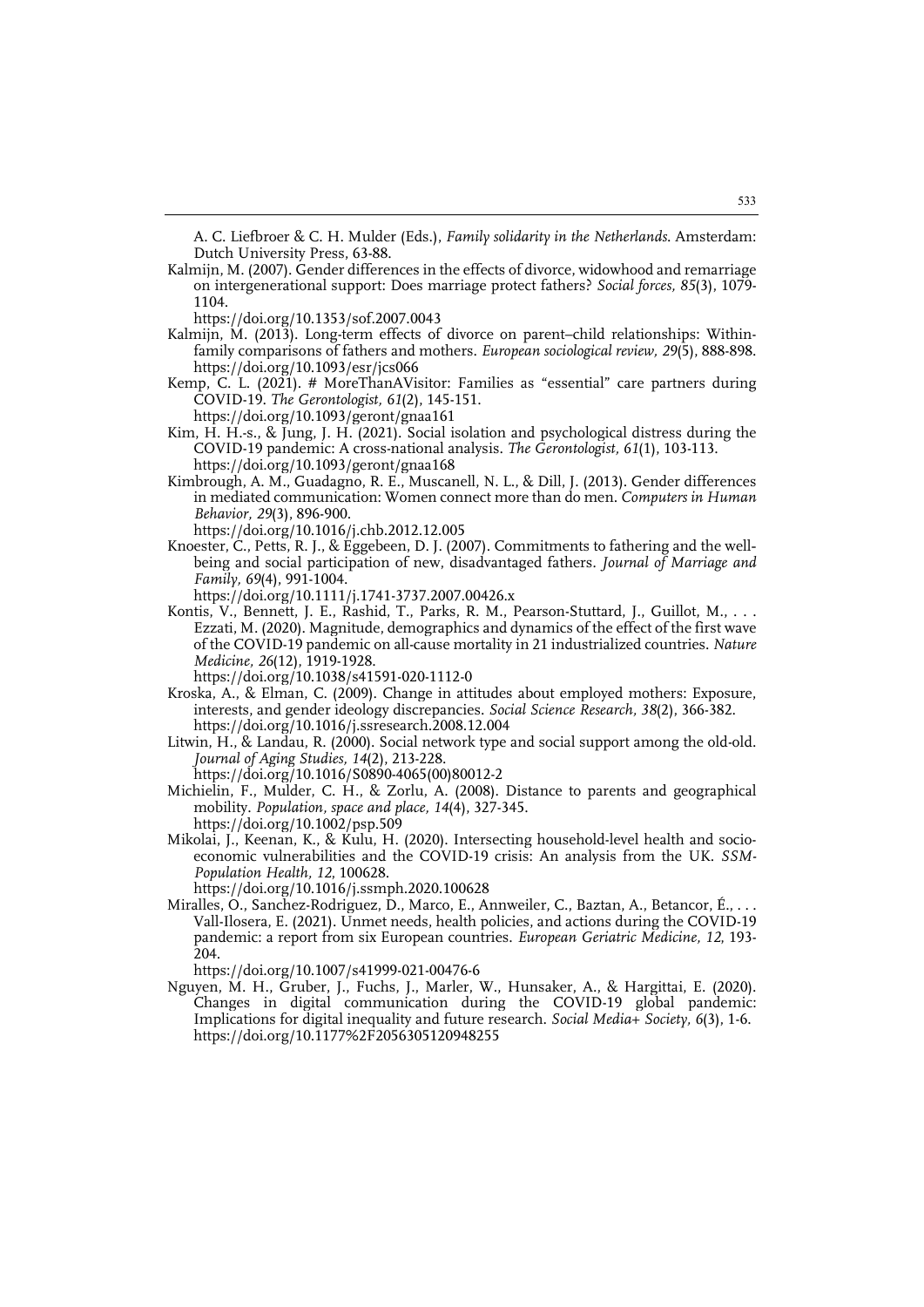- Niedzwiedz, C., O'Donnell, C., Jani, B., Demou, E., Ho, F., Celis-Morales, C., . . . Katikireddi, S. (2020). Ethnic and socioeconomic differences in SARS-CoV-2 infection: prospective cohort study using UK Biobank. *BMC Medicine, 18*, 160. https://doi.org/10.1186/s12916-020-01640-8
- Pezzin, L. E., Pollak, R. A., & Schone, B. S. (2008). Parental marital disruption, family type, and transfers to disabled elderly parents. *The Journals of Gerontology Series B: Psychological Sciences and Social Sciences, 63*(6), S349-S358. https://doi.org/10.1093/geronb/63.6.S349
- Quadrello, T., Hurme, H., Menzinger, J., Smith, P. K., Veisson, M., Vidal, S., & Westerback, S. (2005). Grandparents use of new communication technologies in a European perspective. *European Journal of Ageing, 2*(3), 200-207. https://doi.org/10.1007/s10433-005-0004-y
- Reichelt, M., Makovi, K., & Sargsyan, A. (2020). The impact of COVID-19 on gender inequality in the labor market and gender-role attitudes. *European Societies, 23*, S228- S245.

https://doi.org/10.1080/14616696.2020.1823010

- Sabat, I., Neuman-Böhme, S., Varghese, N. E., Barros, P. P., Brouwer, W., van Exel, J., . . . Stargardt, T. (2020). United but divided: Policy responses and people's perceptions in the EU during the COVID-19 outbreak. *Health Policy, 124*(9), 909-918. https://doi.org/10.1016/j.healthpol.2020.06.009
- Scherpenzeel, A., Axt, K., Bergmann, M., Douhou, S., Oepen, A., Sand, G., . . . Börsch-Supan, A. (2020). Collecting survey data among the 50+ population during the COVID-19 outbreak: The Survey of Health, Ageing and Retirement in Europe (SHARE). *Survey Research Methods, 14*(2), 217-221.

https://doi.org/10.18148/srm/2020.v14i2.7738

- Settersten, R. A., Bernardi, L., Härkönen, J., Antonucci, T. C., . . . Mortimer, J. T. (2020). Understanding the effects of Covid-19 through a life course lens. *Advances in Life Course Research, 45*, 100360.
	- https://doi.org/10.1016/j.alcr.2020.100360
- Shapiro, A. (2003). Later-life divorce and parent-adult child contact and proximity: A longitudinal analysis. *Journal of Family Issues, 24*(2), 264-285. https://doi.org/10.1177%2F0192513X02250099
- Simard, J., & Volicer, L. (2020). Loneliness and isolation in long-term care and the COVID-19 pandemic. *Journal of the American Medical Directors Association, 21*(7), 966-967. https://doi.org/10.1016/j.jamda.2020.05.006
- Steinbach, A. (2013). Family structure and parent–child contact: A comparison of native and migrant families. *Journal of Marriage and Family, 75*(5), 1114-1129. https://doi.org/10.1111/jomf.12060
- Steinbach, A., Mahne, K., Klaus, D., & Hank, K. (2020). Stability and change in intergenerational family relations across two decades: Findings from the German ageing survey, 1996–2014. *The Journals of Gerontology: Series B, 75*(4), 899-906. https://doi.org/10.1093/geronb/gbz027
- Stolz, E., Mayerl, H., & Freidl, W. (2021). The impact of COVID-19 restriction measures on loneliness among older adults in Austria. *European journal of public health, 31*(1), 44-49. https://doi.org/10.1093/eurpub/ckaa238
- Thomeer, M. B., Yahirun, J., & Colón‐López, A. (2020). How families matter for health inequality during the COVID‐19 pandemic. *Journal of Family Theory & Review, 12*(4), 448-463.

https://doi.org/10.1111/jftr.12398

Tosi, M., & Grundy, E. (2019). Intergenerational contacts and depressive symptoms among older parents in Eastern Europe. *Aging & mental health, 23*(6), 686-692. https://doi.org/10.1080/13607863.2018.1442412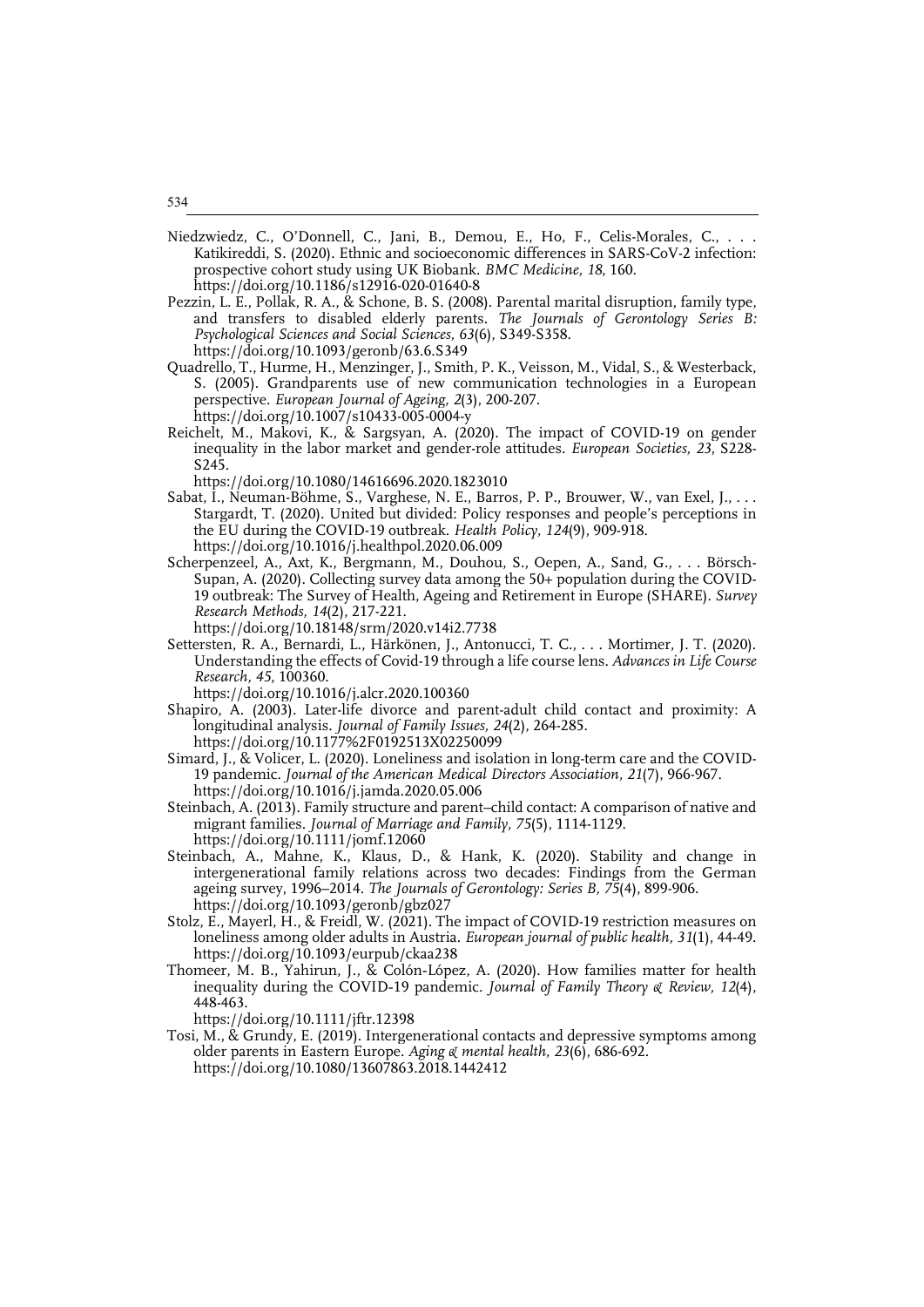- Van der Pas, S., Van Tilburg, T., & Knipscheer, K. (2007). Changes in contact and support within intergenerational relationships in the Netherlands: A cohort and time-sequential perspective. *Advances in Life Course Research, 12*, 243-274. https://doi.org/10.1016/S1040-2608(07)12009-8
- Van Tilburg, T. G., Steinmetz, S., Stolte, E., van der Roest, H., & de Vries, D. H. (2020). Loneliness and mental health during the COVID-19 pandemic: A study among Dutch older adults. *The Journals of Gerontology: Series B*. https://doi.org/10.1093/geronb/gbaa111
- Verbeek, H., Gerritsen, D. L., Backhaus, R., de Boer, B. S., Koopmans, R. T., & Hamers, J. P. (2020). Allowing visitors back in the nursing home during the COVID-19 crisis: A Dutch national study into first experiences and impact on well-being. *Journal of the American Medical Directors Association, 21*(7), 900-904. https://doi.org/10.1016/j.jamda.2020.06.020
- Vergauwen, J., & Mortelmans, D. (2021). An integrative analysis of sibling influences on adult children's care-giving for parents. *Ageing & Society, 41*(3), 536-560. https://doi.org/10.1017/S0144686X19001156
- Ward, R., Deane, G., & Spitze, G. (2014). Life-course changes and parent–adult child contact. Research on aging, 36(5), 568-602. https://doi.org/10.1177%2F0164027513510325
- Wortham, J. M. (2020). *Characteristics of persons who died with COVID-19—United States, February 12–May 18, 2020.* https://www.cdc.gov/mmwr/volumes/69/wr/mm6928e1.htm [retrieved March 5, 2021]
- Yanez, N. D., Weiss, N. S., Romand, J.-A., & Treggiari, M. M. (2020). COVID-19 mortality risk for older men and women. *BMC Public Health, 20*(1), 1-7. https://doi.org/10.1186/s12889-020-09826-8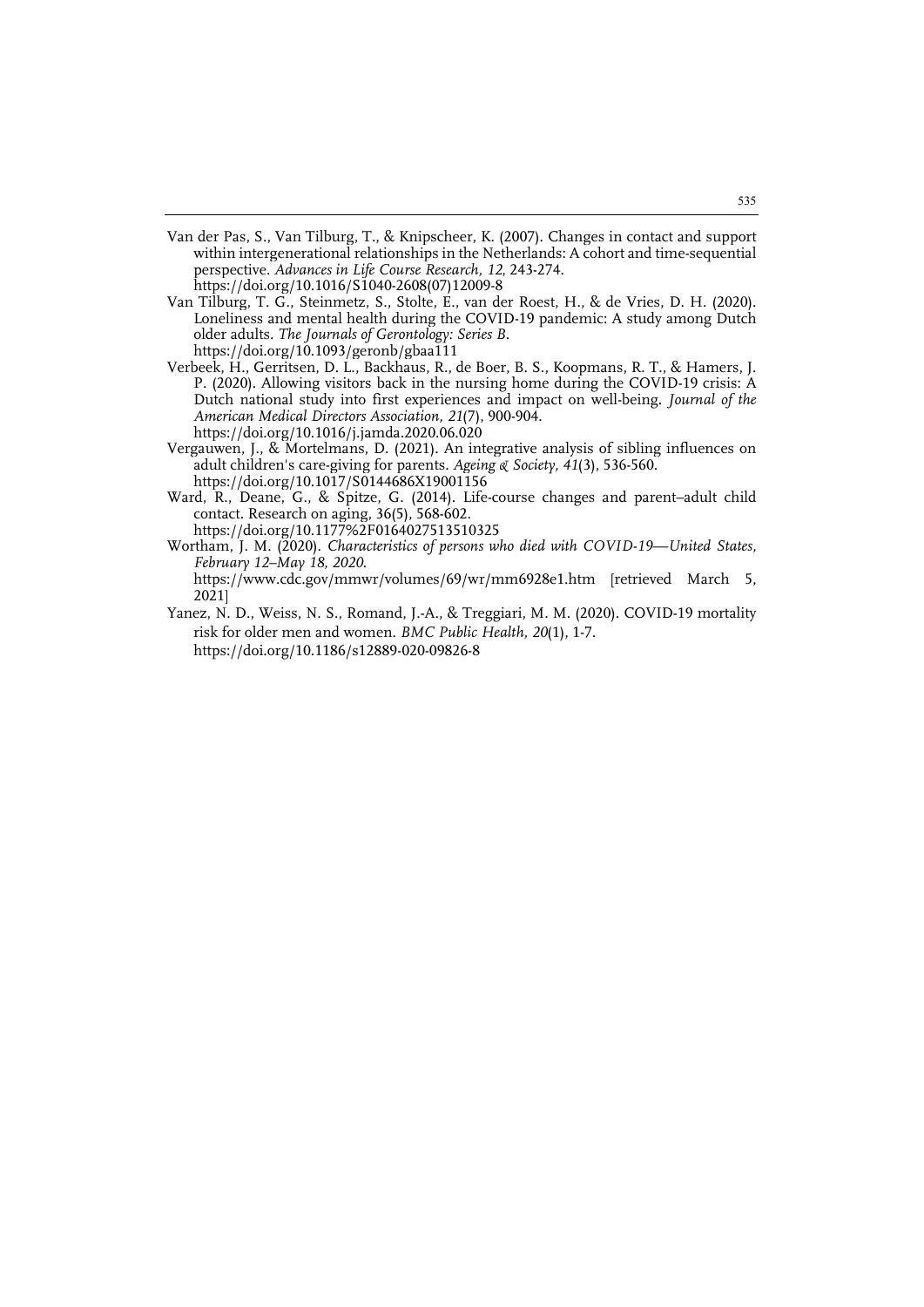# **Information in German**

#### **Deutscher Titel**

Die COVID-19-Pandemie und Veränderungen in der Kontakthäufigkeit zwischen älteren Eltern und ihren nicht zusammenwohnenden Kindern: Eine europäische Studie

#### **Zusammenfassung**

**Fragestellung:** Die vorliegende Studie untersucht die Veränderungen im Umfang des Eltern-Kind Kontakts von Personen im Alter von 65 Jahren und älter in Europa im Verlauf der Corona-Pandemie, wobei "Heterogenitäten" zwischen den verschiedenen Gruppen der älteren Befragten analysiert wurden.

**Hintergrund:** Die Abstandsregeln, die im Rahmen der COVID-19-Pandemie implementiert wurden, hatten zum Ziel, die Verbreitung des Virus einzudämmen. Auch wenn diese Maßnahmen unter Infektionsschutzgesichtspunkten effektiv und sinnvoll gewesen sein mögen, wurden Vermutungen laut, dass sie die intergenerationalen Beziehungen stark beeinträchtigt haben und u.a. der Kontakt zwischen der älteren Bevölkerung und ihren nicht im Haushalt lebenden Kindern im Zuge der Pandemie stark zurück gegangen ist. Bislang fehlten dazu belastbare empirische Daten.

**Methode:** Daten der SHARE COVID-19-Befragungen, die mit vorherigen Wellen der SHARE-Studie verknüpft wurden, liegen dieser Untersuchung zu Grunde, in der 26.077 Personen aus 26 europäischen Ländern (plus Israel) eingingen. Als Methode wurden Mehrebenen multinomiale logistische Regressionsmodelle verwendet.

**Ergebnisse:** Die Analysen zeigen, dass die intergenerationalen Beziehungen während der Pandemie eher stabil geblieben sind oder sich sogar verstärkt haben – und sich nicht gelockert haben. Trotz dieser positiven Befunde offenbaren sich Unterschiede zwischen den Untergruppen. In einigen Gruppen zeigt sich ein Rückgang der Stärke der intergenerationalen Beziehungen, bspw. bei älteren Männern, Bewohnern und Bewohnerinnen von Pflegeheimen, älteren Personen mit niedrigem Schulabschluss und älteren Befragten, die in Ländern mit weniger strengen COVID-19 Auflagen leben.

**Schlussfolgerung:** Obwohl Variationen zwischen verschiedenen Gruppen existieren, finden wir keine Belege dafür, dass die Pandemie die intergenerationalen Kontakte zwischen der älteren Bevölkerung und den Kindern, die nicht im selben Haushalt leben, negativ beeinflusst hat.

**Schlagwörter:** COVID-19; Kontakt zwischen den Generationen; Abstandsregelungen; Länderübergreifende Studie; Europa; SHARE